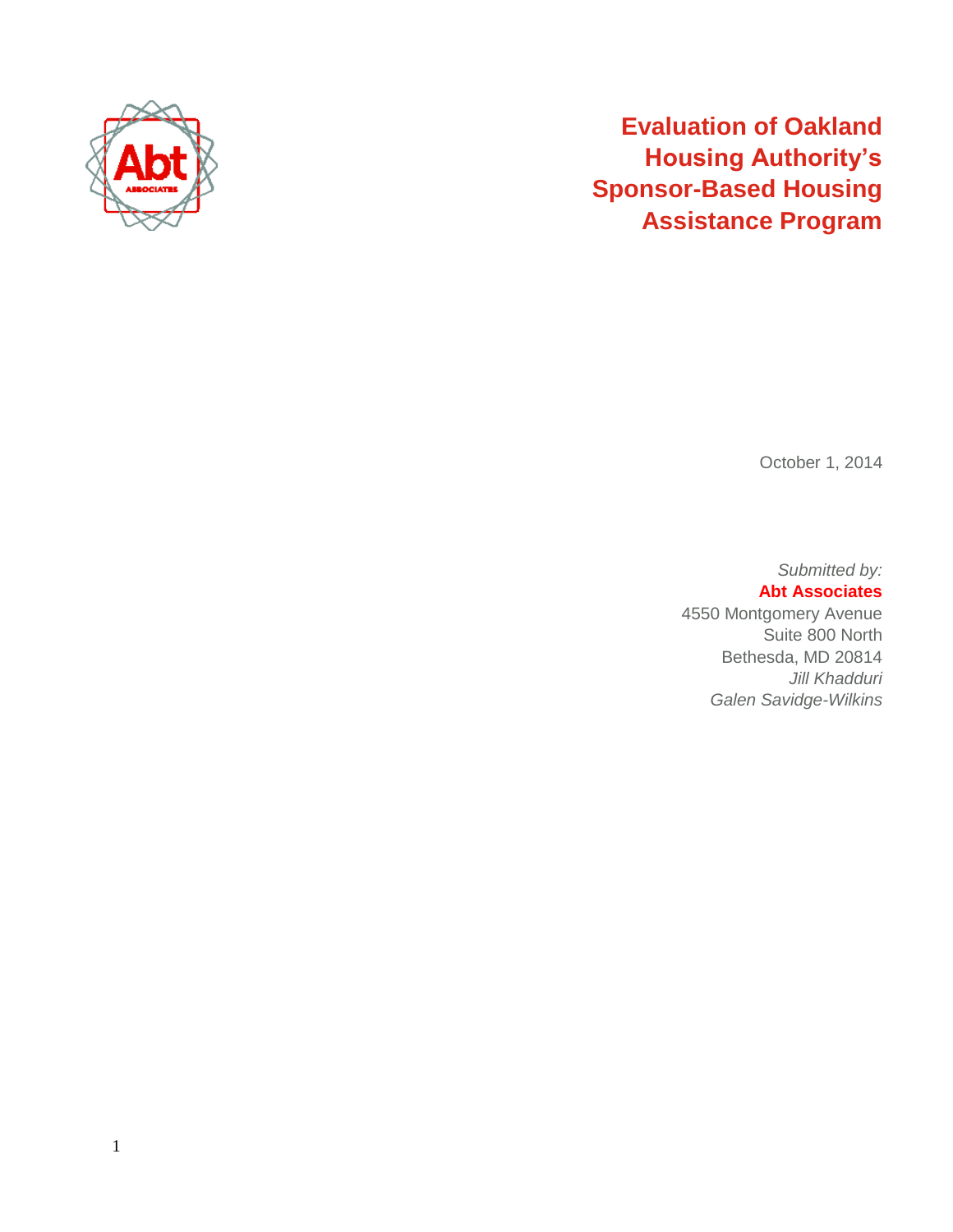# **OHA Sponsor-Based Housing Assistance Program Evaluation**

#### **Table of Contents**

| 2. |                                                                                                  |
|----|--------------------------------------------------------------------------------------------------|
|    | Exhibit 2.1- Who are the SBHAP service providers and funding partners10                          |
|    |                                                                                                  |
|    |                                                                                                  |
|    |                                                                                                  |
|    |                                                                                                  |
| 4  |                                                                                                  |
|    |                                                                                                  |
|    | 4.2 What are best practices for housing challenging populations15                                |
|    | 4.3 How does the program work compared to best practices to housing first16                      |
| 5. |                                                                                                  |
|    | 5.1 Is the program reaching people at high risk of long periods of homelessness or becoming      |
|    |                                                                                                  |
|    | Exhibit 5.2 - What kinds of barriers to housing do SBHAP clients face? 22                        |
|    |                                                                                                  |
|    |                                                                                                  |
|    | 5.3 Is the program delivering appropriate services that foster housing stability? 23             |
|    |                                                                                                  |
|    |                                                                                                  |
|    | 5.5 What has been the overall success of achieving housing stability for the initial 125 clients |
|    |                                                                                                  |
|    | Exhibit 5.5 - Where do SBHAP clients go when they leave the program?26                           |
|    | Exhibit 5.6 - Did clients leaving the program attain stable housing?27                           |
|    | 5.6 Will clients be able to maintain stable housing after leaving SBHAP? 28                      |
|    |                                                                                                  |
| 6  |                                                                                                  |
|    | Exhibit 6.1 - How much did it cost to provide housing and services to SBHAP clients?32           |
|    | Exhibit 6.2 - How much does it cost to serve similar OHA residents? 32                           |
| 7  |                                                                                                  |
|    |                                                                                                  |
|    |                                                                                                  |
|    |                                                                                                  |
|    |                                                                                                  |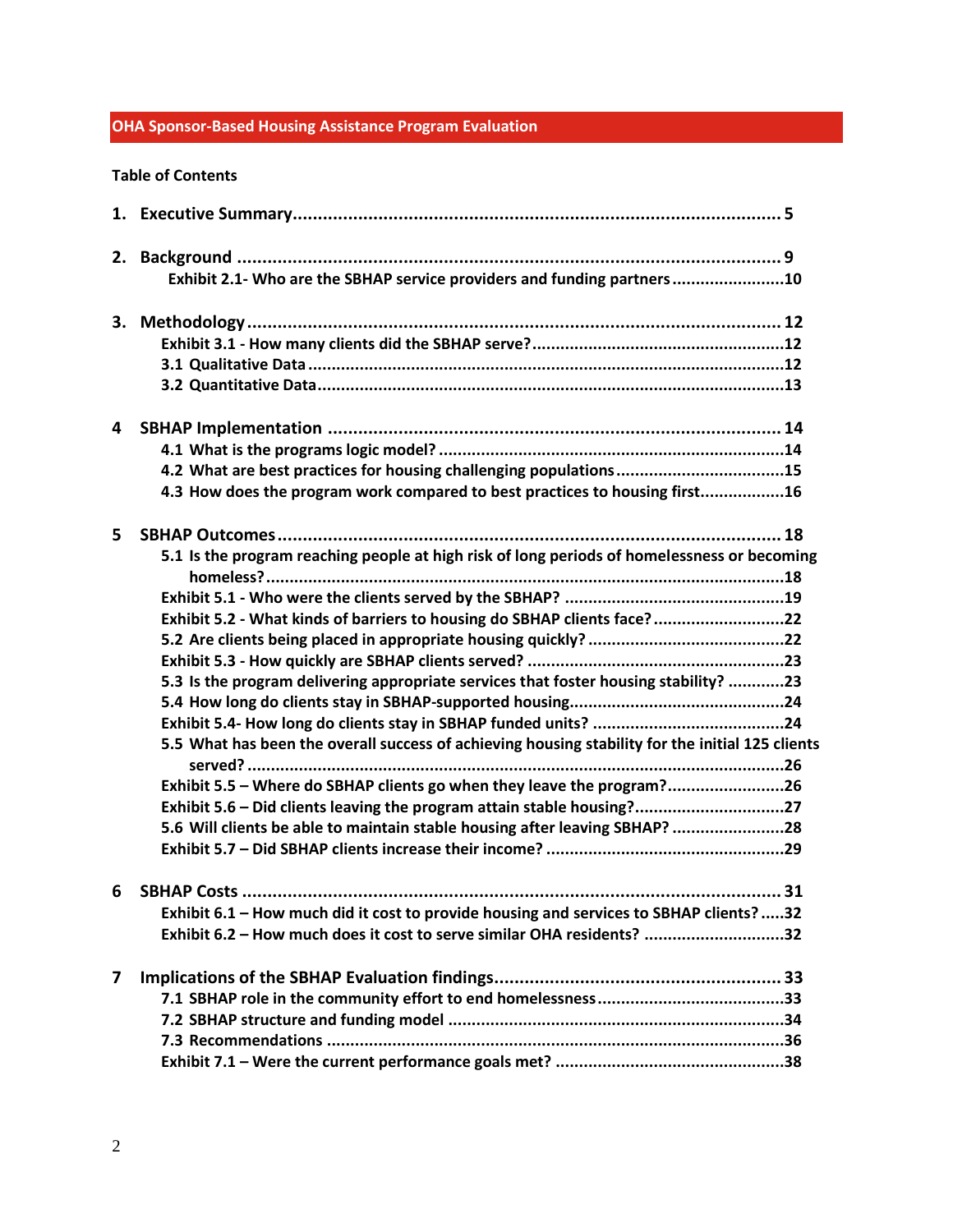#### **1. Executive Summary**

The Oakland Housing Authority (OHA) commissioned program evaluators and experts on homelessness at Abt Associates to conduct an evaluation of the Sponsor-Based Housing Assistance Program (SBHAP), a pilot program under which OHA contracts with the City of Oakland (the City) to provide housing subsidies and related case management to high-risk people who would be unlikely to pass eligibility tests for OHA's Housing Choice Voucher and public housing programs. SBHAP uses a "housing first" model, in which people are placed into private market rental housing as quickly as possible so that they can improve other aspects of their lives from a platform of stable housing. The evaluation focused on the first groups of people served by SBHAP, homeless people in encampments (both with and without diagnoses of severe mental illness), adults returning from incarceration at San Quentin, and youth

involved with the criminal justice system. Partner organizations are contacted by the City to administer SBHAP for these populations, including identifying people for the program, helping them find and move into housing, providing ongoing case management, and (for the encampment population with severe mental illness) providing some mental health services. The evaluation team collected and analyzed data for 125 clients who entered the SBHAP from June 1, 2010 to June 30, 2012.

The evaluation found that SBHAP implements the housing first model successfully through competent organizations with extensive experience serving the target population groups. On the whole, the selection of people for the program is reaching those with highest needs and

|                    | <b>Evaluation Snapshot - Enrollment</b>                                                              |  |  |  |  |  |  |  |
|--------------------|------------------------------------------------------------------------------------------------------|--|--|--|--|--|--|--|
| How long did it    | Average time to                                                                                      |  |  |  |  |  |  |  |
| take to enroll     | enrollment 37 days in first                                                                          |  |  |  |  |  |  |  |
| clients?           | year, 50 in second.                                                                                  |  |  |  |  |  |  |  |
| Were there         | Early on establishing                                                                                |  |  |  |  |  |  |  |
| barriers or delays | relationships with                                                                                   |  |  |  |  |  |  |  |
| in enrolling       | landlords delayed the                                                                                |  |  |  |  |  |  |  |
| clients?           | process.                                                                                             |  |  |  |  |  |  |  |
|                    | Later delays in processing<br>applications, namely<br>getting HQS inspections<br>caused most delays. |  |  |  |  |  |  |  |

*Sources: Exhibit 4.3 (pg. 21) Section 4.3.2 (pg. 20)*

greatest risk of long-term homelessness or becoming homeless. Placement in housing is fairly rapid, but has slowed a bit over time. Case management is tailored to individual needs, respectful of clients, and designed to address clients' barriers to stable housing.

However, there is some difference of perspective among the service providers regarding the logic model for the SBHAP. By the time interviews were conducted for this study, the non-profit providers largely envisioned the SBHAP as a permanent supportive housing program rather than the pilot temporary rental assistance subsidy program that OHA intended to fund. OHA was able to fund this program on a pilot basis because it has authority to experiment with non-traditional housing assistance as a participant in HUD's Moving to Work Demonstration MTW authority is not permanent, but instead must be renegotiated periodically between HUD and the housing authority. OHA's two initial lead collaborators of the program have since retired and were not interviewed to give their prospective on the initial agreement regarding the logic model.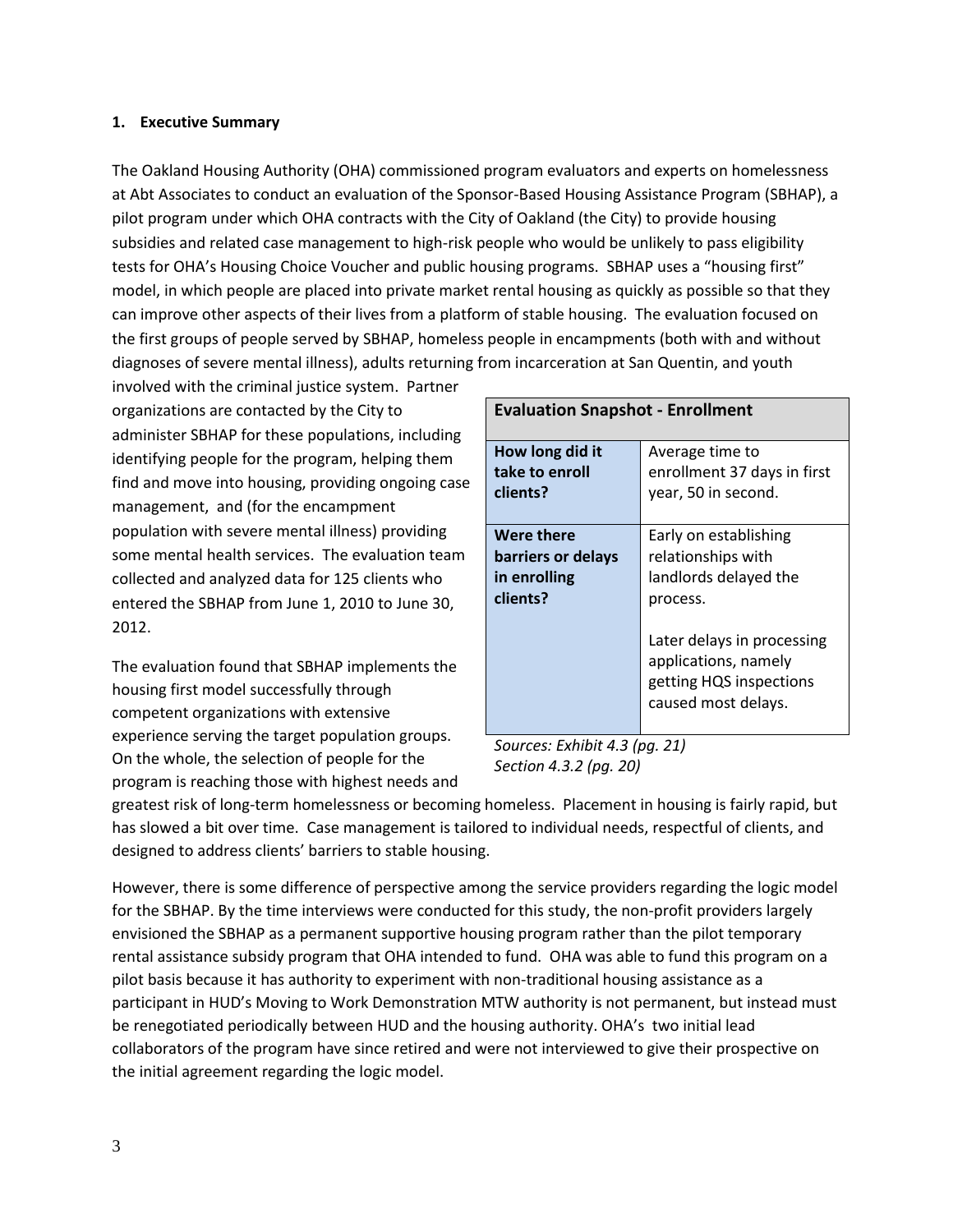This subsequent misconception greatly influenced the way in which some of the SBHAP providers implemented the program. In basic terms, the providers implemented what would be considered a very successful permanent supportive housing program, particularly for the clients coming from the encampments. However, since OHA does not view SBHAP as a permanent housing program model, the logic model for the program needs to be clarified and defined explicitly within the language of the contract. The evaluation team recommends that the logic model be specified distinctly for each of the different population groups served to ensure that there is no disconnect between the program's implementation and its standards of success.

The program is moderately successful at transitioning clients off of SBHAP subsidy to stable housing situations. Most clients are still in SBHAP funded units and would largely be considered stable and successful by the service providers. Among clients who have exited the program, 60 percent moved to stable housing situations, either their own housing or living with friends or family. However, when these exits took place they were largely due to negative events in the clients' relationship with service providers, such as eviction.

| <b>Evaluation Snapshot - Outcomes</b>        |  |  |  |  |  |  |
|----------------------------------------------|--|--|--|--|--|--|
| 48 of the first 125 clients served           |  |  |  |  |  |  |
| have left the program                        |  |  |  |  |  |  |
| <b>29</b> of those 48 (60 %) have exited     |  |  |  |  |  |  |
| to housing deemed stable and                 |  |  |  |  |  |  |
| permanent, i.e. living on their own          |  |  |  |  |  |  |
| or with friends or family.                   |  |  |  |  |  |  |
| <b>77</b> of the first 125 clients are still |  |  |  |  |  |  |
| in SBHAP supported units.                    |  |  |  |  |  |  |
|                                              |  |  |  |  |  |  |
| Of those that left housing the               |  |  |  |  |  |  |
| most common unstable                         |  |  |  |  |  |  |
| destination was jail (15%) or to             |  |  |  |  |  |  |
| homelessness (12%)                           |  |  |  |  |  |  |
| $C_{\text{OUTCO}}$ Eyhibit $E 1/nq 24$       |  |  |  |  |  |  |

Given their older age, high rates of disability, and typical long periods of homelessness, permanent

*Source: Exhibit 5.1 (pg. 24)*

supportive housing is a more appropriate program model for the encampment population going forward. Permanent supportive housing represents a longer term commitment than what is currently expected by OHA given to the temporary nature of its funding flexibility under the MTW demonstration, and this paper presents some possible alternatives to pursue. In contrast, housing subsidies provided to the adult and youth reentry populations should be explicitly defined in the contract as short-term, with an expected exit typically to a stable but unsubsidized situation and with growth in income from employment given more emphasis in case management,

access to resources, and performance metrics.

The evaluation team makes the following recommendations:

- OHA should continue the program through a contract with the City, but with some increased and altered expectations defined through either explicit memoranda of understanding or modified language in the existing contract.
- OHA should consider setting aside (creating a "limited preference for") a very small number of Housing Choice Vouchers to serve as "graduation" housing for encampment clients who have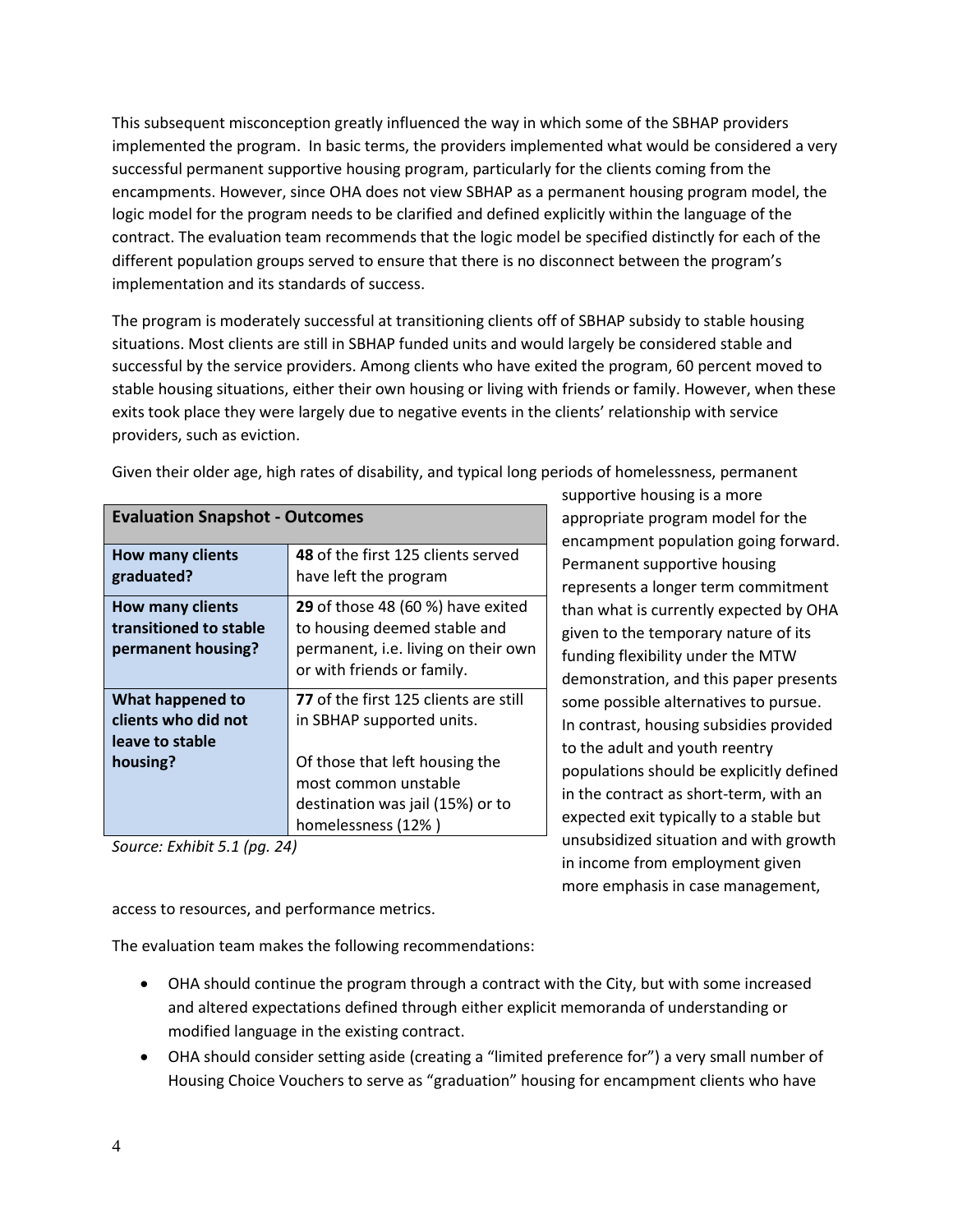been stabilized in SBHAP-supported housing and can show mitigating circumstances for past behavior that would otherwise make them ineligible for the voucher program.

- A provision of the contact between OHA and the City should require the City to connect the adult reentry population with workforce development resources, either through direct funding or through best efforts to gain priority access for SBHAP reentry clients.
- The performance metrics for the encampment populations should emphasize access to benefits income rather than an expectation of employment growth.
- The performance metrics for the reentry populations should emphasize growth in employment income, but without an expectation that those clients can gain enough income to pay no more than 30 percent of income for housing they rent on their own as housing cost burdens that are slightly higher may still be consistent with maintaining stable housing.
- For all client groups, the performance metrics should include the stability of the housing situation at program exit. OHA and the program partners should also be encouraged to continue tracking clients after they leave SBHAP supported units.
- For all client groups, the performance metrics should explicitly state whether remaining in a SBHAP funded unit qualifies as remaining stably housed for the purposes of reporting.
- All SBHAP partners should participate in the development and implementation of a centralized intake system in Alameda County to identify people who are chronically homeless or at risk of having long-term episodes of homelessness.
- The City and Alameda County should be encouraged to commit additional funds to support a modest number of Assertive Community Treatment (ACT) team slots for potential SBHAP clients in encampments who cannot be served now because of their inability or unwillingness to engage with the case management process.
- The provider serving the youth reentry population should be encouraged, or perhaps required, to apply a screening protocol that identifies youth with the highest risk of becoming homeless.
- OHA should transfer to partner organizations responsibility for carrying out the initial housing quality (HQS) inspections at SBHAP housing unless prohibited by its regulatory guidelines.
- All providers of SBHAP housing subsidies should be required to track lease-up speed—the number of days from program intake to the move-in to housing.

| <b>SBHAP Evaluation Headlines</b>                                                                                                                                                                                                                                                                                                                                 |                     |                                                                                                                                                                                                                                                                                                                                        |  |  |  |  |  |  |
|-------------------------------------------------------------------------------------------------------------------------------------------------------------------------------------------------------------------------------------------------------------------------------------------------------------------------------------------------------------------|---------------------|----------------------------------------------------------------------------------------------------------------------------------------------------------------------------------------------------------------------------------------------------------------------------------------------------------------------------------------|--|--|--|--|--|--|
| What worked?                                                                                                                                                                                                                                                                                                                                                      |                     | What didn't work?                                                                                                                                                                                                                                                                                                                      |  |  |  |  |  |  |
| Identified vulnerable populations at risk of or<br>experiencing homelessness.<br>Quickly housed vulnerable clients after outreach.<br>Wrap around services and case management foster<br>housing stability during stay.<br>Clients have access to range of resources to<br>address housing barriers related to mental health,<br>substance abuse, and employment. | ٠<br>$\bullet$<br>٠ | Providers Abode, LifeLong, and VOA implemented a<br>program more consistent with the Permanent<br>Supportive Housing model.<br>Providers Abode, LifeLong, and VOA perceive<br>staying in SBHAP housing a stable outcome.<br>Very few clients graduated from the program by<br>sufficiently increasing income to live<br>independently. |  |  |  |  |  |  |

#### **SBHAP Evaluation Headlines**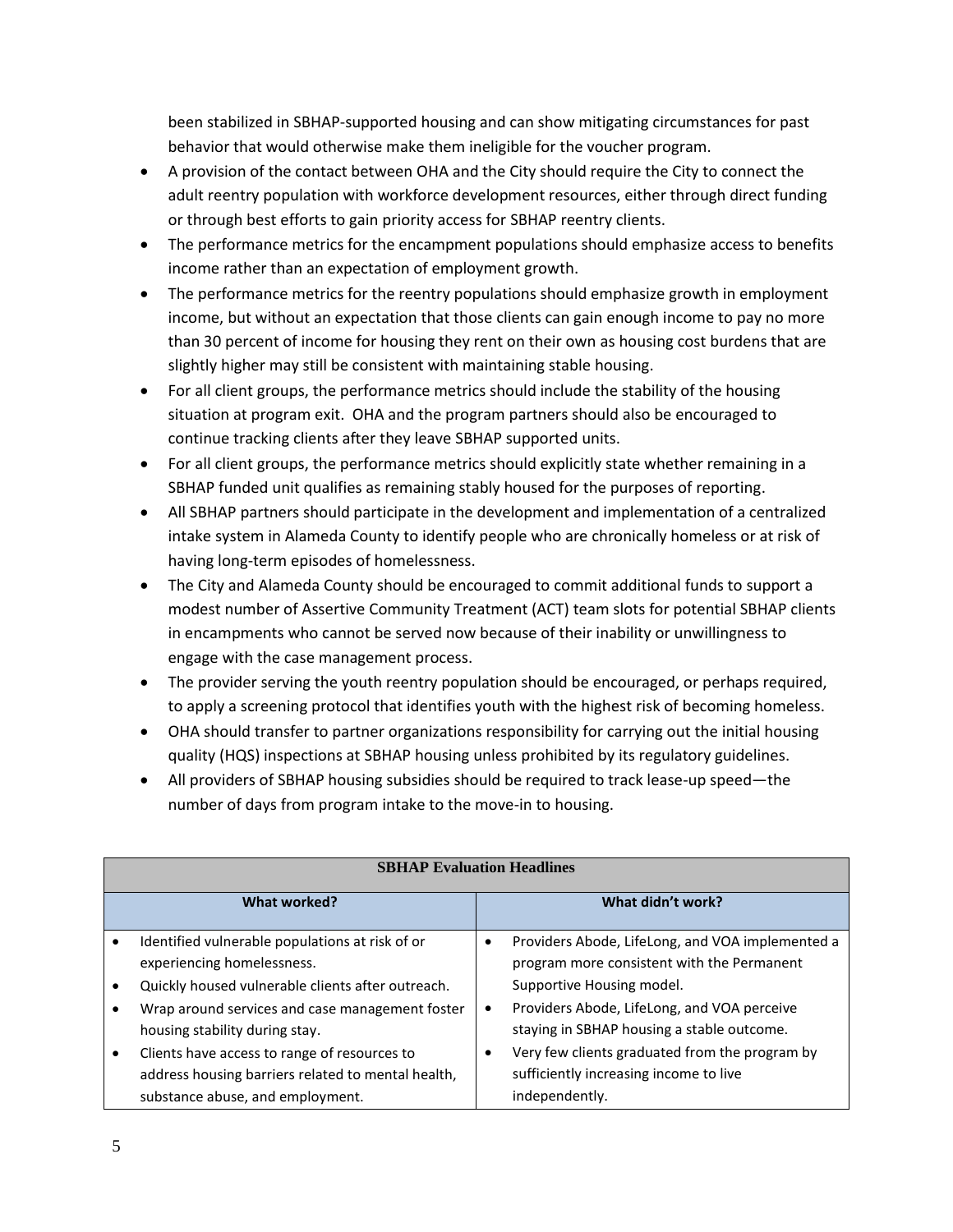| Most clients exit to a stable housing situation. | Most clients exited the program due to some kind   |
|--------------------------------------------------|----------------------------------------------------|
| Nearly all clients had some increase in income   | of negative circumstance related to their housing. |
| during their stay.                               | Very few options exist for clients who could be    |
| First Place for Youth maintained fidelity to the | transitioned out of SBHAP housing, but who will be |
| temporary rental assistance approach emphasized  | unable to afford unsubsidized housing.             |
| by OHA.                                          |                                                    |

### **2. Background on the Oakland Sponsor-based Housing Assistance Program and Evaluation**

Abt Associates was contracted by the Oakland Housing Authority (OHA) to conduct an evaluation of their Sponsor-based Housing Assistance Program (SBHAP). The program is a partnership with local nonprofits, designed to provide housing and supportive services to vulnerable individuals who traditionally have not been able to access housing authority resources.

The evaluation is intended to answer the overarching questions:

- Is the program working?
- How is the program contributing to the strategy for ending homelessness in Alameda County?
- What are the advantages and disadvantages of the current SBHAP structure and funding model?

To address these questions, the study team examined outcomes for the individuals who enrolled during the first two years of the program.

The Abt study team for the SBHAP evaluation includes Dr. Jill Khadduri, Project Director, Brooke Spellman, Project Quality Advisor, and Galen Savidge-Wilkins.

#### *The Sponsor-based Housing Assistance Program*

In June 2010, the Oakland Housing Authority (OHA) partnered with the City of Oakland's Department of Human Services (the City) to create a program to provide housing and supportive services to individuals who traditionally have not been able to participate in the Housing Choice Voucher and public housing programs administered by the housing authority. The program was designed to serve three subgroups of vulnerable populations: individuals living in street homeless encampments, adults being discharged from the San Quentin State Prison, and youth with recent contact with the criminal justice system.

During the first contract year, OHA and the City agreed to fund housing and supportive services for 90 clients. This group was to include 40 individuals living in street homeless encampments, 40 reentering adults from the San Quentin State Prison, and 10 youth who had recent contact with the criminal justice system. During the second contract year, the program was expanded to include additional funding from the Alameda County Behavioral HealthCare Services for 20 slots for individuals in street homeless encampments who are living with major mental illnesses, for a total of 110 SBHAP slots.

The SBHAP partnership and funding model is that the program leverages housing subsidies funded by OHA and administered together with services provided by non-profit service providers that are either funded directly or coordinated by the City. Some service providers manage master leases entered into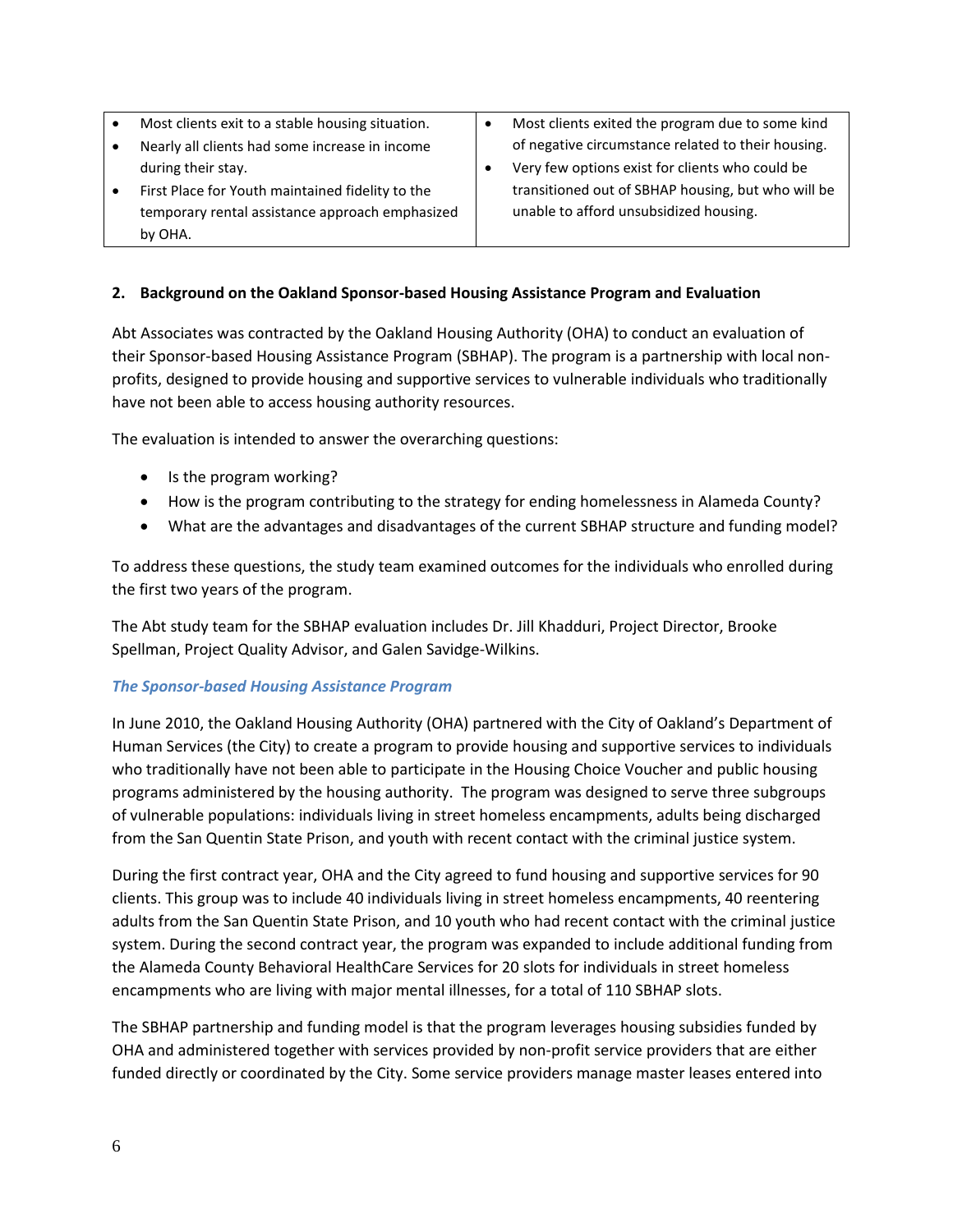with private landlords and subleased by program participants, while others recruit landlords but permit the lease to be between the participant and the owner of the housing.

The organizations through which housing and services are provided to this original cohort of SBHAP clients are:

- **Abode Services**: *Supported by a subcontract from the City using funding from OHA, Abode provides housing services and subsidies to SBHAP clients coming from homeless encampments and reentry adults.* Abode has extensive experience providing housing linked to services for low-income individuals and people experiencing homelessness throughout the Bay Area: permanent supportive housing, rental subsidies, and other housing options.
- **LifeLong Medical Care**: *LifeLong case managers support the SBHAP clients from homeless encampments. The City provides funds for case management for 40 encampment clients, and Alameda County provides funds for case management for the 20 clients with serious mental illness. The City also funds Operation Dignity to support LifeLong's initial outreach and targeting efforts that identify potential clients living on the streets and in encampments.* LifeLong provides health and social services to underserved populations, including seniors, people with disabilities, and people experiencing homelessness. LifeLong offers services to permanent supportive housing recipients and other vulnerable people throughout the East Bay and has an extensive network of primary care centers.
- **Volunteers of America of Northern California and Northern Nevada**: *VOA provides case management and employment services to the SBHAP reentry adult clients. The case managers are funded by the City.* VOA operates the Project Choice program that provides intensive support and counseling pre- and post-release for individuals exiting the prison system.
- **First Place for Youth**: *Supported by a subcontract from the City using funding from OHA, First Place provides housing services and subsidies to youth ages 18 to 24 who have had recent contact with the criminal justice system. First Place for Youth also provides case management to these SBHAP clients, funded by the State of California.* First Place is a housing and supportive services provider focusing on transition-aged youth and specializing in at-risk youth and Bay Area youth aging out of foster care.

A basic representation of the funding relationship is shown in Exhibit 2.1. Further analysis of the cost of serving clients is presented in Section 6 of this report.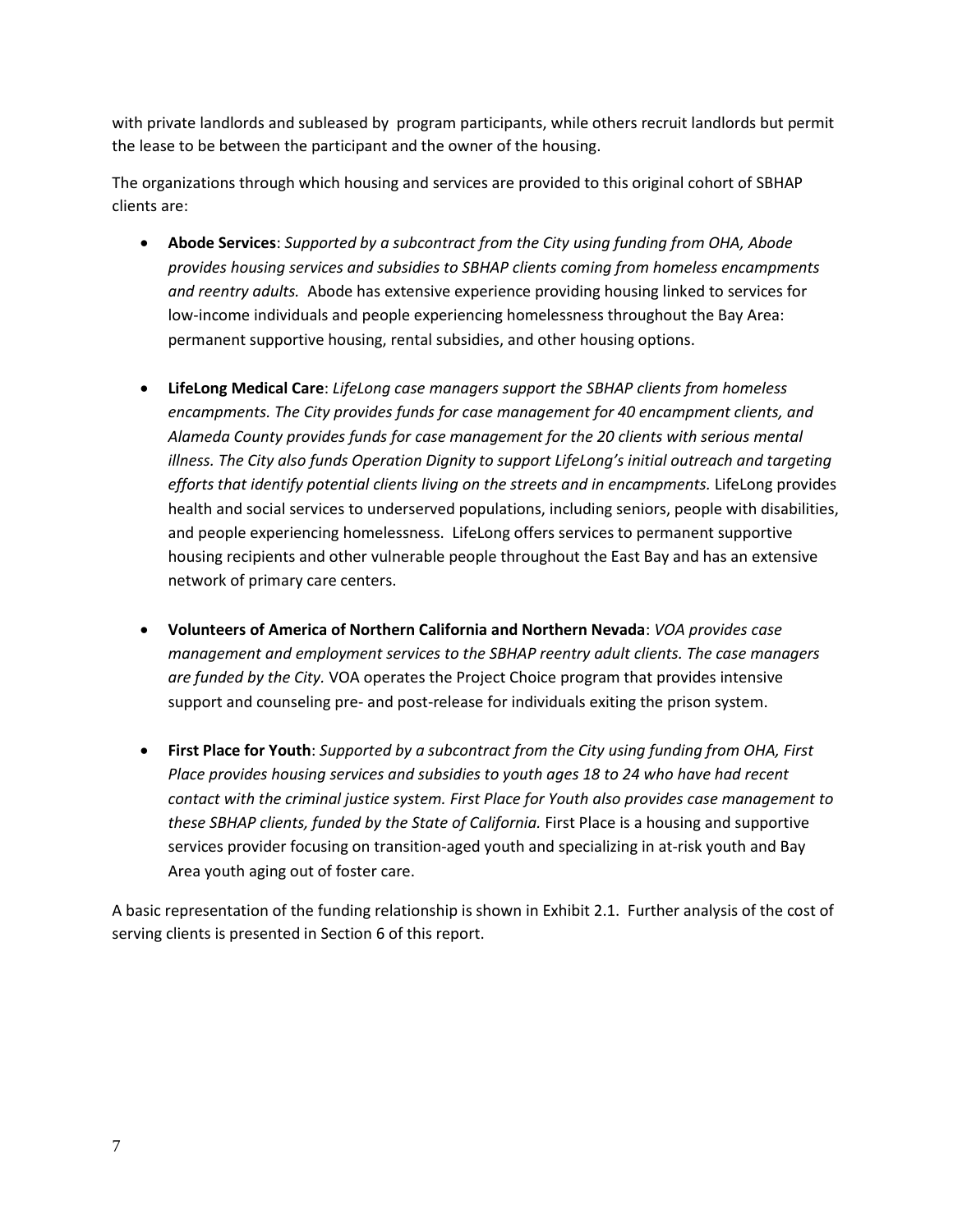## **Exhibit 2.1: Who are the SBHAP service providers and funding partners?**

|                         | <b>Encampments</b>         | <b>Encampments (MH)</b> | Reentry              | Youth                      |  |  |  |  |
|-------------------------|----------------------------|-------------------------|----------------------|----------------------------|--|--|--|--|
| <b>Housing Provider</b> |                            | Abode                   |                      | <b>First Place</b>         |  |  |  |  |
| <b>Housing Funder</b>   | Oakland Housing Authority* |                         |                      |                            |  |  |  |  |
| Services Provider       |                            | LifeLong                | <b>VOA</b>           | <b>First Place</b>         |  |  |  |  |
| Services Funder         | City of Oakland**          | Alameda County**        | City of<br>Oakland** | State of<br>California**** |  |  |  |  |

*\*Including housing specialists at Abode and First Place*

*\*\* Including City funded outreach support provided by Operation Dignity*

*\*\*\*Includes City Measure Y funds for vocational case manager and work program* 

*\*\*\*\*Includes State funding for case managers and wraparound services*

*Source: Oakland Housing Authority – Agreement with the City of Oakland for the Provision of Funds for Rental Subsidy Assistance 2011-2012.*

# **3. Methodology**

To assess whether the SBHAP is working, the extent to which the program plays a role in regional efforts to end homelessness, and the advantages and disadvantages of the current funding model, the study approach used both qualitative and quantitative data to address the research questions, including:

- Phone and in-person interviews with SBHAP stakeholders, including OHA, City of Oakland, and provider staff.
- Review of internal program documents and budgets.
- A client focus group with recipients of SBHAP subsidies.
- Analysis of program level data on characteristics and outcomes for clients who enrolled between June 1, 2010 and June 30, 2012.

The sample of clients who enrolled in the first two program years consists of 125 people. The distribution of the 125 clients across the four population types is shown in Exhibit 3.1. In some cases, this exceeds the goal specified in the contract between OHA and the City, because turnover slots were allocated to new clients.

#### **Exhibit 3.1: How many clients did the SBHAP serve?**

|                       | Encampments | <b>Encampments (MH)</b> | Reentry | Youth | <b>SBHAP Total</b> |
|-----------------------|-------------|-------------------------|---------|-------|--------------------|
| <b>Clients Served</b> | 41          | 21                      | 44      | 19    | 125                |
| <b>Contract Goal</b>  | 40          | 20                      | 40      | 10    | 110                |

*Source: Client-level data from Abode and First Place program years 2010-2011 and 2011-2012.*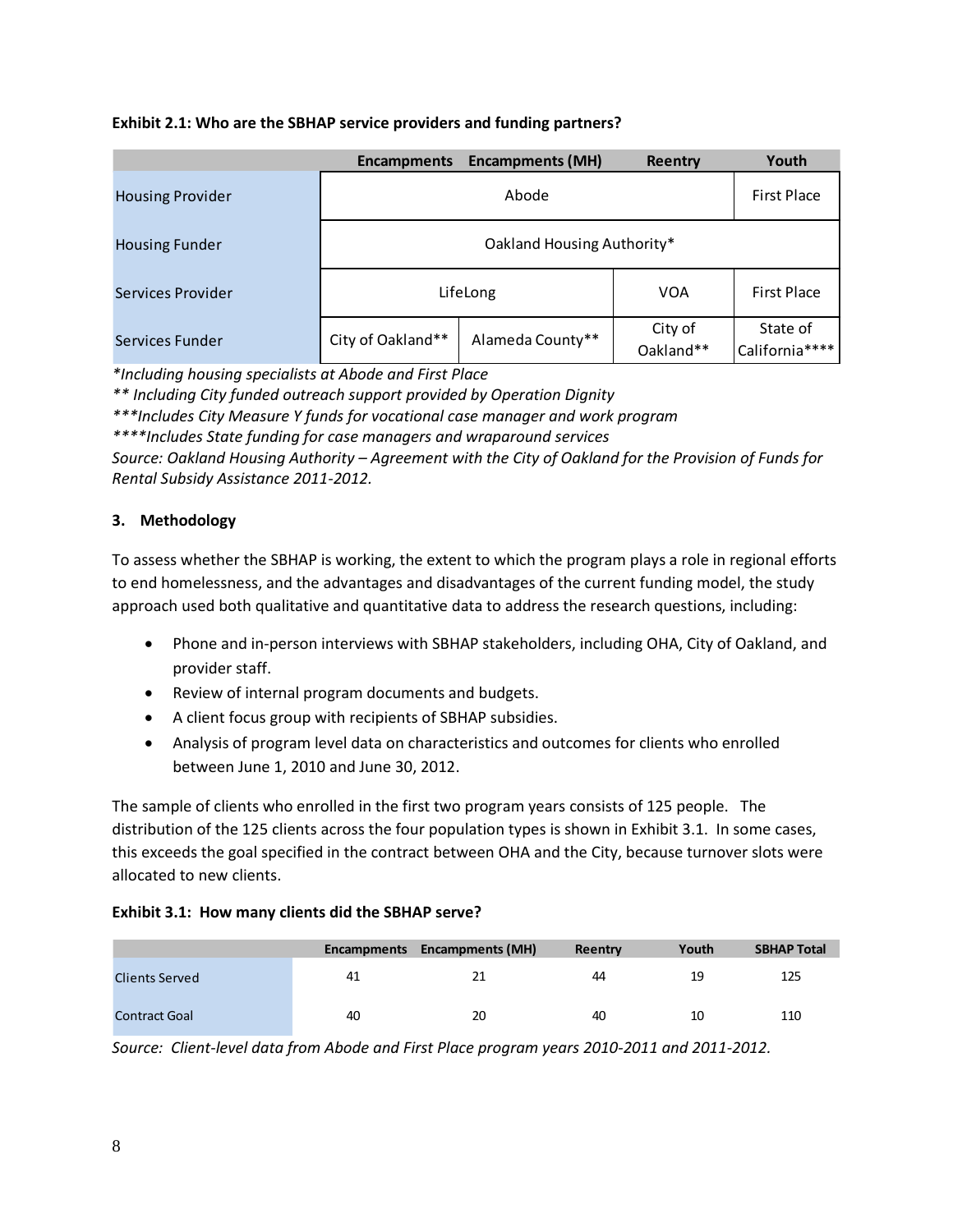## **3.1 Qualitative Data**

At the beginning of the evaluation, the study team conducted phone interviews with 17 primary SBHAP stakeholders. The interviews were designed to explore the design and planning underlying the program model, the services delivered to clients, and the relationship between the funders and the service providers. In addition to gaining an important understanding of how the program was implemented in practice, these interviews gave the study team the opportunity to discuss the availability of program data and the ways in which data were used for reporting or monitoring.

The study team conducted a second round of interviews during in-person meetings with program leadership and with direct service providers. These interviews focused both on describing program experiences and on understanding internal program documents and data. In some cases, the study team followed up with additional questions by telephone.

The following stakeholders were interviewed as a part of the study process.

- Eric Johnson, Executive Director, Oakland Housing Authority
- Janet Rice, Deputy Executive Director, Oakland Housing Authority
- Susan Shelton, Gladys Moore, and Kerry Abbott, City of Oakland
- Michelle Hasan, Oakland Housing Authority
- Vivian Wan and Stacey Murphy, Abode leadership
- Esteban Allard-Valdivieso, Abode housing specialist
- Marty Lynch and Brenda Goldstein, LifeLong leadership
- Makeda Ama, LifeLong case manager
- Gary Flores, VOA leadership
- Jesse Graham, VOA case manager
- Sam Cobbs and Christy Saxton, First Place for Youth leadership
- Elaine de Coligny, EveryOne Home Alameda County

In addition to these structured interviews, the study team attended a monthly partners meeting organized by the City and held a focus group with four clients receiving services from LifeLong and Abode.

#### **3.2 Quantitative Data**

The quantitative data focused on two key sources: 1) internal client-level tracking data provided to the study team by Abode and First Place for Youth, and 2) data summaries reported to the Alameda County Homeless Management Information System (HMIS) by Abode and First Place for Youth. The internal client-level data from providers' individual tracking system's and case management notes contained a wealth of information on clients' experiences and outcomes. The HMIS Summary Reports provided client demographic data and other characteristics collected from clients when they entered the program and updated at exit, when applicable.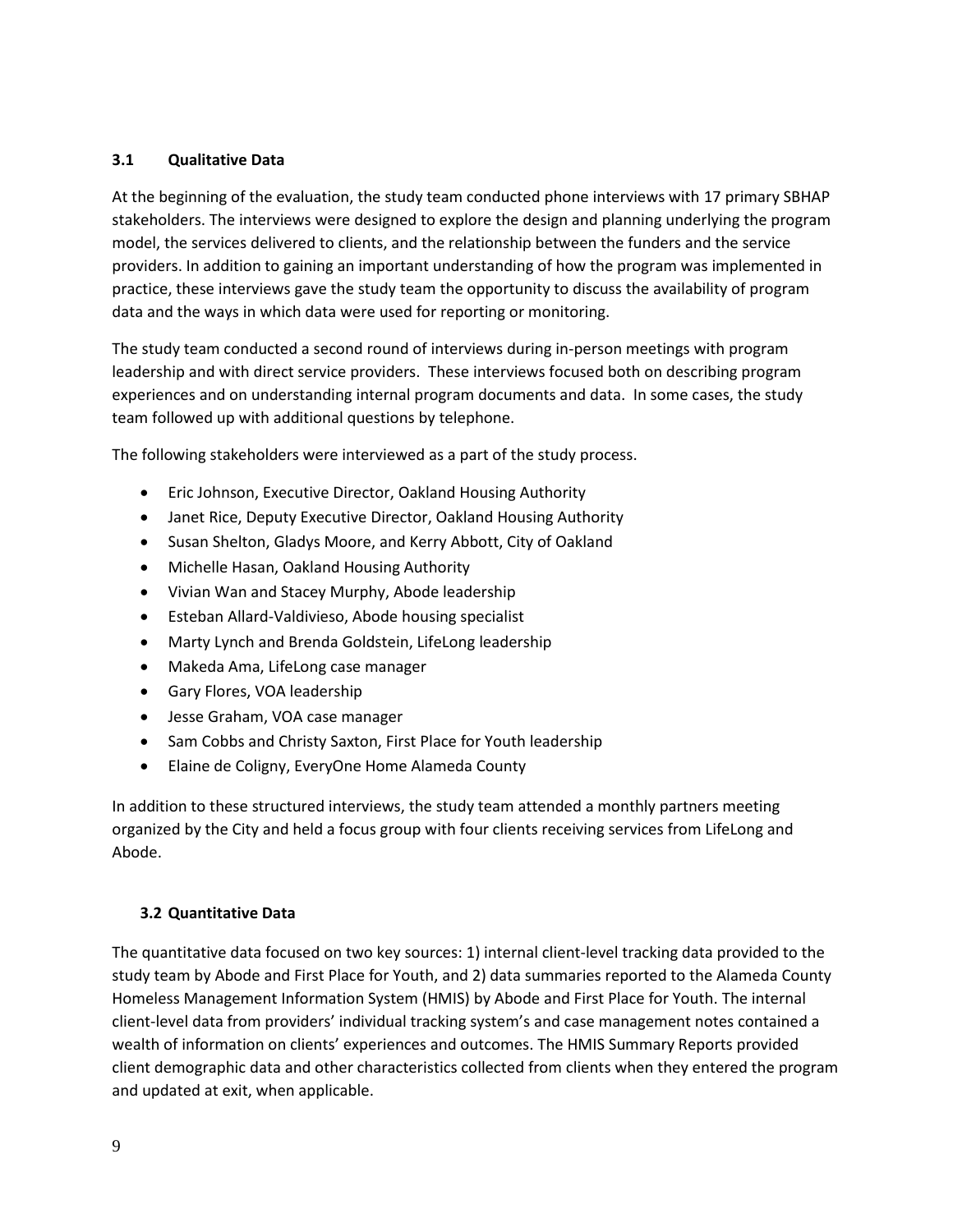In addition to data on subsidy recipients, the study team also examined budget documentation in order to gain an understanding of the SBHAP's costs. The City provided monthly and annual reports on actual housing subsidy expenditures drawn from OHA funding as well as annual budgets showing other funding amounts used to support clients in the SBHAP partnership.

# **4. SBHAP Implementation**

In discussing their experiences with SBHAP, stakeholders universally expressed the view that the program was successfully serving clients. In addition, the Oakland PATH Rehousing Initiative, the City's overarching program encompassing the SBHAP, has been highlighted as successful and innovative by the US Interagency Council on Homelessness. By commissioning this evaluation, OHA asked the study team to go further in assessing program success, addressing what worked, what didn't, what services clients received, whether clients successfully left the program, and if not what happened. Doing that required an in-depth understanding of what the program was designed to accomplish, how it was implemented, and how the program model was perceived by providers and executed for discreet subgroups.

# **4.1 What is the program's logic model?**

The SBHAP is based on a "housing first" approach in which placement in housing is meant to happen quickly, without a lengthy transitional period, and services provided during and after the housing placement are used to help the client remain in the housing.

However, The SBHAP does not have an explicitly defined logic model written into any contractual document. Rather, the program has relied on established provider approaches, early and ongoing design discussions with provider partners, and outcome metrics defined through the contract between OHA and the City to shape the overall mission of the program, to provide temporary rental subsidies that help individuals that are otherwise ineligible for housing authority support transition to stable permanent housing.

At the program's inception, the City and provider network negotiated the parameters of SBHAP with OHA staff. The funders and providers also agreed to a system of monthly reporting on specific metrics that are aligned with the 10 Year Plan to End Homelessness (EveryOne Home) activities. During the first two program years, the following metrics and performance targets were in place.

Of the 125 individuals that received SBHAP support:

- 95% of all persons who enter the program remain housed for greater than six months.
- 85% of those who obtain permanent housing will maintain it for more than one year.
- 65% of those who obtain permanent housing will maintain it for more than three years.
- 20% of all adults exiting SBHAP have employment as a source of income at exit.
- 30% of adults who entered SBHAP with no income will have income at exit.

Along with the requirement for serving people who would not otherwise have access to OHA resources, these outcome metrics seemed to create an implicit logic model that encouraged providers to offer permanent housing—that is, housing with an undefined length of stay—and supportive housing—that is, housing for people who need fairly intensive services to obtain and maintain stable housing. However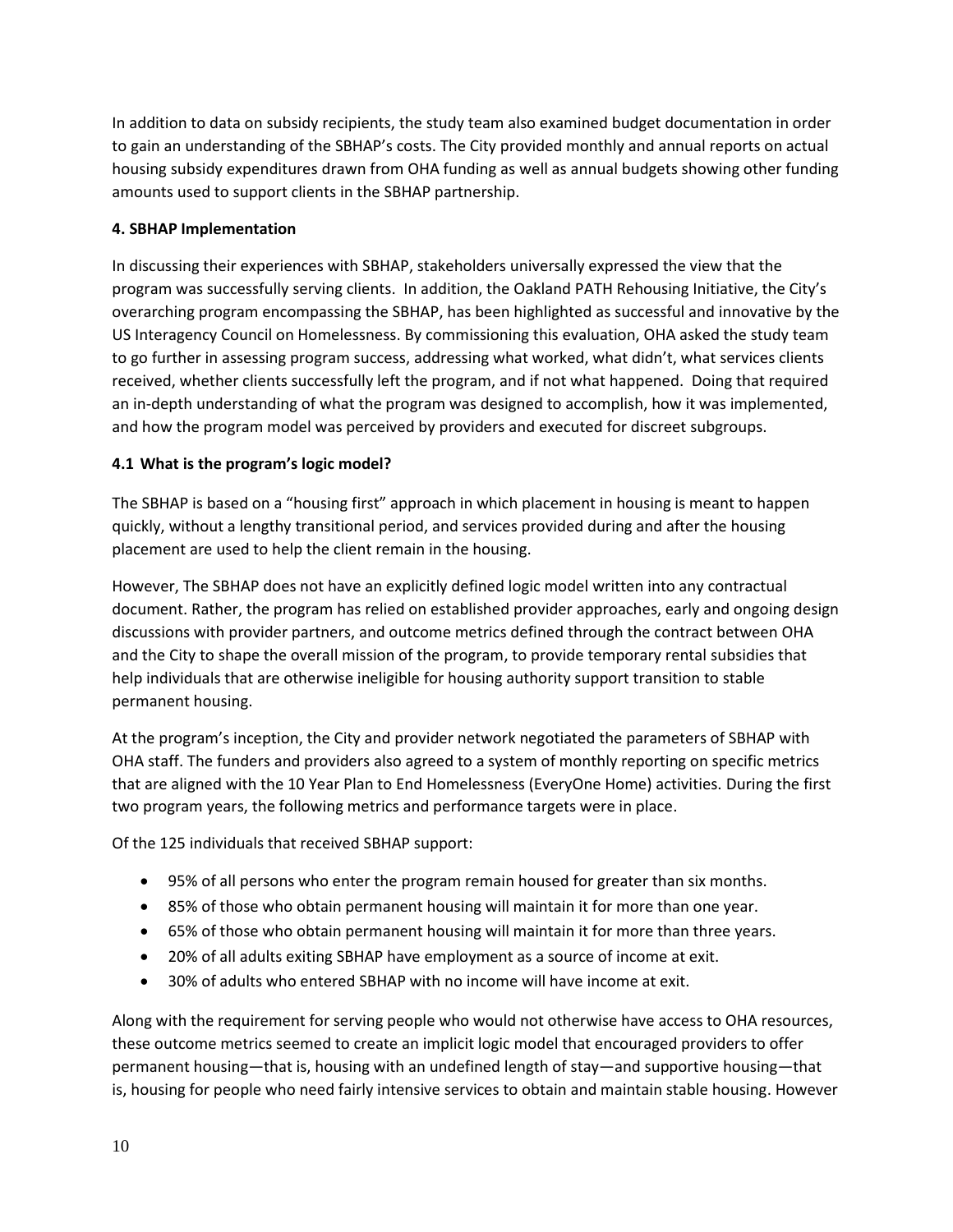OHA never intended the program to provide indefinite assistance, as its status as a participant in HUD's MTW demonstration and the associated flexibility in using funds outside the standard regulations of the Housing Choice Voucher and public housing programs is time limited and based on a contract with HUD that is renegotiated periodically and not of indefinite duration. The ability to use of MTW funding for pilot projects also is subject to the availability of discretionary funds in the housing authority's budget, which is why OHA provides SBHAP funding under annual contracts with the City.

In practice, "remaining housed" has been defined by providers and in program reporting from the City as continuing to receive SBHAP rent subsidies. The expectations for employment under these metrics are modest. Thus, the monitoring metrics that are used reflect a perception on the part of the providers at the outset of the program that SBHAP was intended to be permanent supportive housing for these vulnerable populations.<sup>1</sup> No clarification was sought by providers from OHA.

One of the providers, First Place for Youth, interprets the current outcome metrics more in line with OHA's view of the program's goals. First Place expects its clients to transition after two years from the housing provided by SBHAP to another housing situation that is stable, but in which the client is the not the primary or sole lease holder. However, First Place was unable to meet the metric of maintaining housing for more than three years laid out in the contract, because tracking was not done after the participant left the program. In contrast, Abode and its partners LifeLong and VOA subscribe to a goal of permanent – that is, not time limited – housing in which the client is living independently and, given weak expectations for income growth, continues to need some sort of rent subsidy.<sup>2</sup>

Finally, there are some complications inherent in applying a "housing first" approach to re-entry and juvenile offender populations that are not homeless in the literal sense of being in shelters or on the street and whose exit from prison or other involvement with the criminal justice system has an inherently "transitional" character.

# **4.2 What are best practices for housing challenging populations who are homeless or at high risk of becoming homeless?**

Communities across the country are in the process of developing best practices based on empirical evidence and provider experience. Most agree that there is not a single solution for all subpopulations, and that the most relevant practices will depend on the population being targeted. Unfortunately, research on the effects of specific practices for different subpopulations is limited. Permanent supportive housing has certainly emerged as an evidence-based practice for individuals with chronic disabilities who have been homeless for extensive periods, but evidence is not yet available about the

 $\overline{\phantom{a}}$ 

 $^1$  The concept of permanent supportive housing is broader than the specific HUD Permanent Supportive Housing program, also known as Shelter Plus Care. Shelter Plus Care clients must have a disability and must be homeless (on the street, in emergency shelter, or in transitional housing) before entering the program.

 $2^{2}$  For the purposes of the community's official HMIS, the subsidies administered by Abode are considered Permanent Supportive Housing, while those administered by First Place are considered Rapid Re-Housing which is defined as time limited housing support for up to 24 months.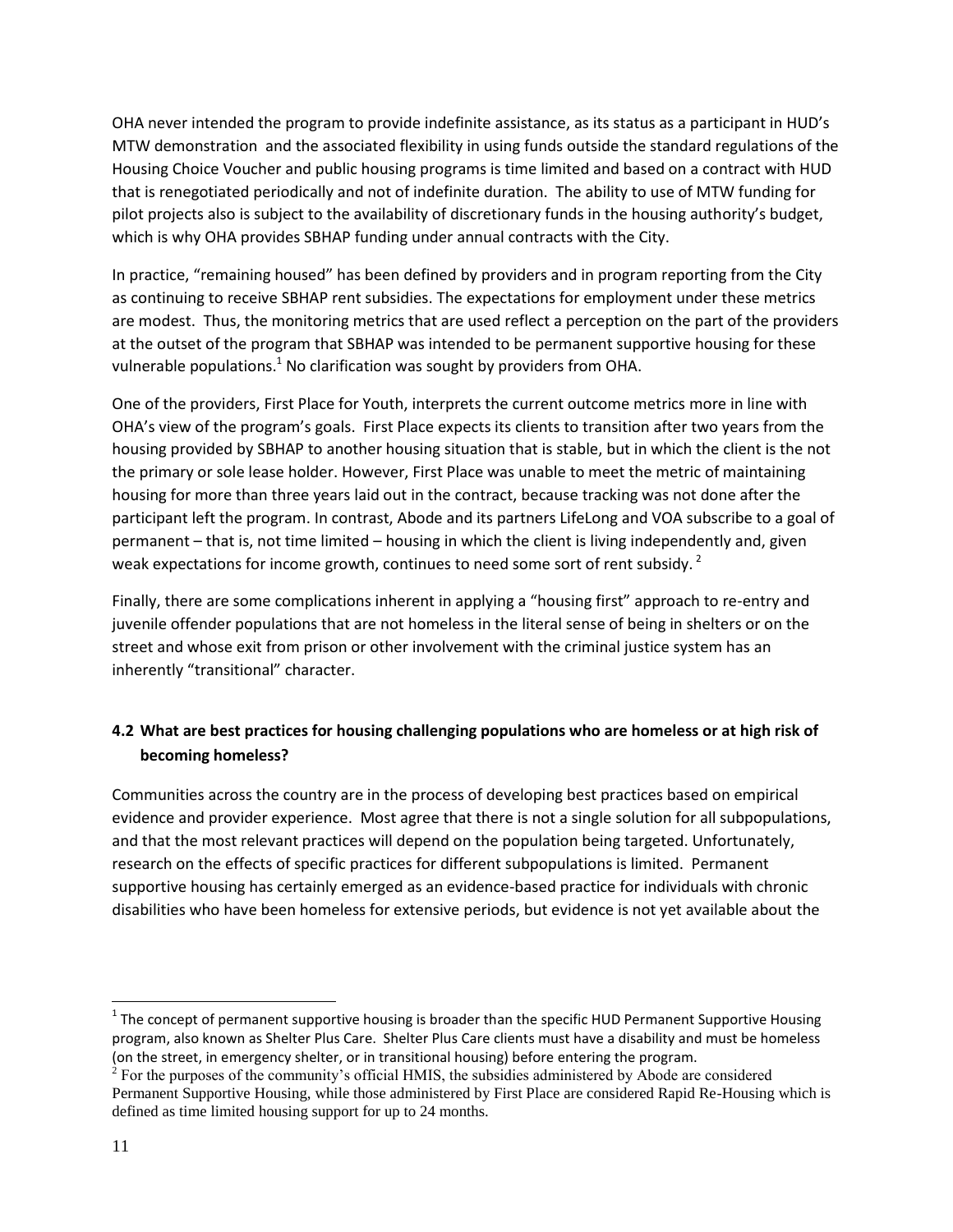relative effectiveness of time-limited rapid re-housing approaches for serving various population groups.<sup>3</sup>

Some of the evidence-based and promising practices relevant to the SBHAP are:

- Regardless of whether the program is intended to provide permanent supportive housing or a transition to another stable housing situation, a housing first program should not limit enrollment to individuals perceived as most likely to succeed. Clients with substantial barriers to housing stability have succeeded in maintaining housing.
- A housing first model focuses on moving people directly into permanent housing as quickly as possible. Housing first is based on the understanding that clients with housing stability are better able to address their other issues and to gain whatever employment and benefit income is feasible for them.
- Clients with barriers to housing stability should be supported through appropriate levels of case management, which may phase down over time. An assessment tool can be useful for tailoring services to client needs. The case management should focus on linking clients to the services they need and on helping with issues that related to tenancy.
- If the rent subsidy is to be temporary, the program should provide an exit strategy focused on helping clients gain as much income as possible before program exit and on a transition to either other subsidized housing or affordable self-paid housing. Affordability need not mean strict adherence to a standard of paying no more than 30 percent of income for rent, as many lowincome people remain stably housed despite having higher housing cost burdens.

The providers selected by the SBHAP appear to be well suited to delivering the housing and support services implied by these best practices. The next section of the report (Section 4.3) examines in more detail whether the program is choosing the neediest clients, proving services tailored to client needs, placing clients in housing quickly, and achieving short-term housing stability for the initial cohort of 125 clients.

# **4.3 How does the program work compared to best practices for housing first?**

 To understand the issues inherent in applying a universal set of monitoring standards a program that serves different sub-populations through providers specializing in providing services to those groups, it is helpful to examine further each individual provider's approach to delivering services.

 Abode Services, in its capacity as housing service provider, works to quickly house clients in private market housing using the subsidy funds provided by OHA. Abode is committed to the housing first approach and uses proactive engagement with landlords to succeed in placing clients who might otherwise be rejected as tenants because of apparent barriers to housing stability such as criminal histories, mental illness, or long periods of homelessness. Abode seeks

 $\overline{a}$ 

<sup>&</sup>lt;sup>3</sup> The Family Options Study, a random assignment evaluation conducted by Abt Associates for the US Department of Housing and Urban Development, is testing the effectiveness of short-term rental assistance compared to other approaches for families who have been in emergency shelters for at least seven days. Alameda County and OHA are participating in that study.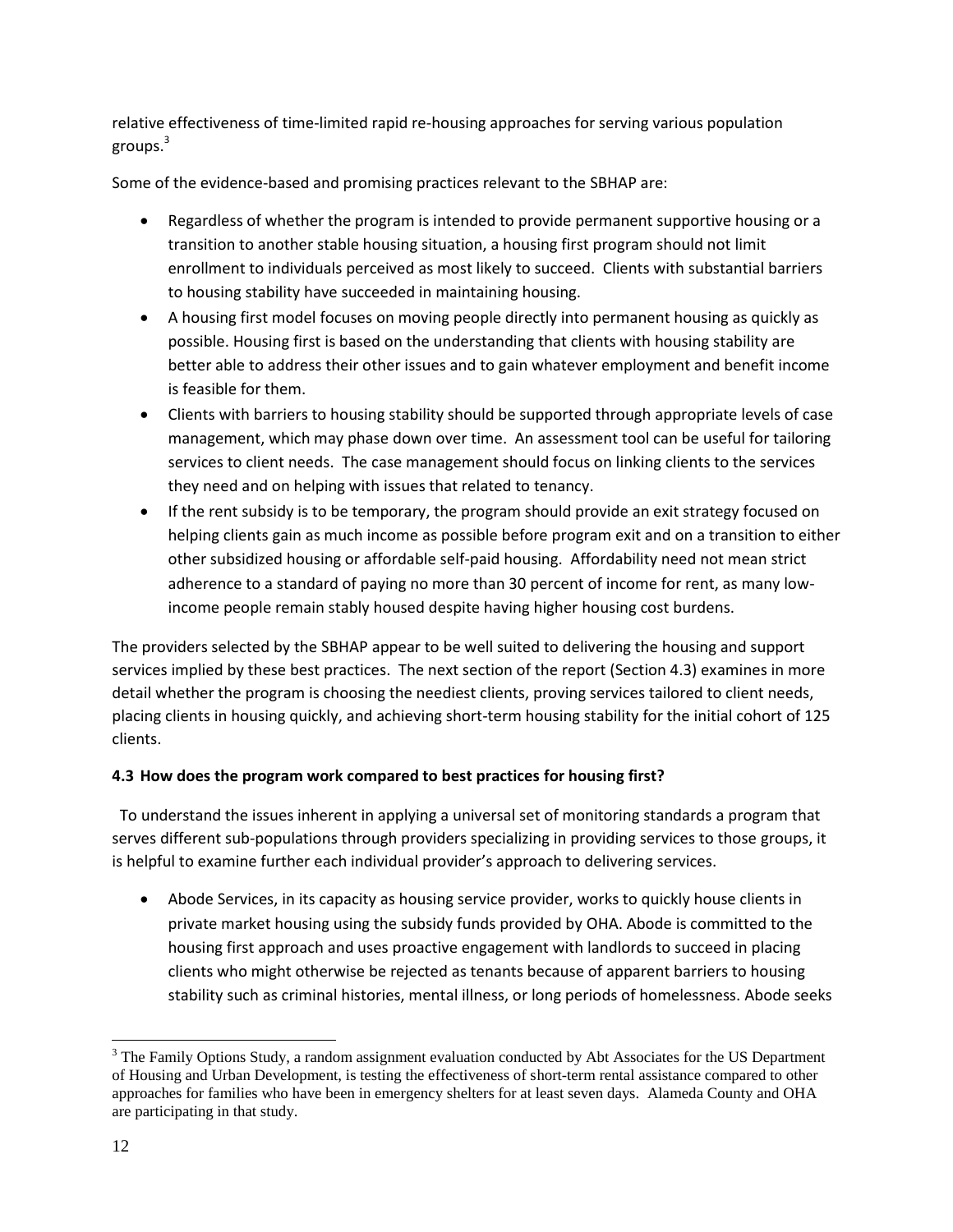to maintain clients in SBHAP-supported housing as long as possible. When SBHAP clients need to leave a housing unit because of conflicts with landlords or neighbors, Abode helps them remain in the program by finding a different housing unit.

- LifeLong Medical Care, with outreach support from Operation Dignity, identifies individuals living in encampments believed to require a housing subsidy tied to ongoing case management in order to maintain housing stability. LifeLong case management continues throughout the client's use of SBHAP rent subsidies and is focused on helping people formerly living in encampments who typically have a variety of chronic health, substance abuse, and mental health needs stabilize their lives.
- Volunteers of America (VOA), identifies reentering prisoners who need a placement in permanent housing. Most clients live first in a group setting--parolee housing--before being placed into permanent housing supported by a SBHAP subsidy. VOA usually starts working with prisoners during the incarceration period and provides case management while they live in parolee housing and are working on transitioning into permanent housing. Once placed into permanent housing with a SBHAP subsidy, VOA continues to provide case management tailored to the needs of former prisoners that is focused on preventing recidivism and increasing earnings.
- First Place for Youth targets a population of youth who recently have been incarcerated or otherwise involved with the criminal justice system, using a shorter-term approach to achieving housing stability. Many of those determined to need a housing placement are neither homeless nor incarcerated. (Seven of the initial 19 youth served by the program were living with friends, and 3 were living with family.) The duration of the SBHAP subsidy is, in practice, limited to two years. Services are designed to transition clients to other stable housing arrangements. Given the young ages of First Place clients and the high cost of housing in the Bay Area, First Place expects clients exiting the program to live with other people rather than alone in self-paid, market-rate housing. If the young person does not intend to live with relatives, First Place tries to set up a roommate arrangement, or shared housing in which more than one person's income is available to pay the rent.

Overall, the SBHAP's service delivery approach is consistent with fostering housing stability and increasing income through rapid placement in housing and intensive case management. However, a mismatch is evident between the OHA's goals for the program as short-term rental assistance, the current performance metrics, and the program models in practice. Namely, providers serving clients from the homeless encampments and clients released from San Quentin are following a permanent supportive housing model. This runs counter to the goal of moving clients to other stable housing situations.

In an effort to support the original intent of the program as a pilot temporary housing assistance program and to help provide permanent supportive housing, OHA has worked with other partners to develop affordable housing with units that can be made available to SBHAP program participants who need a permanent housing placement. OHA has also provided information to help participants identify other affordable housing opportunities.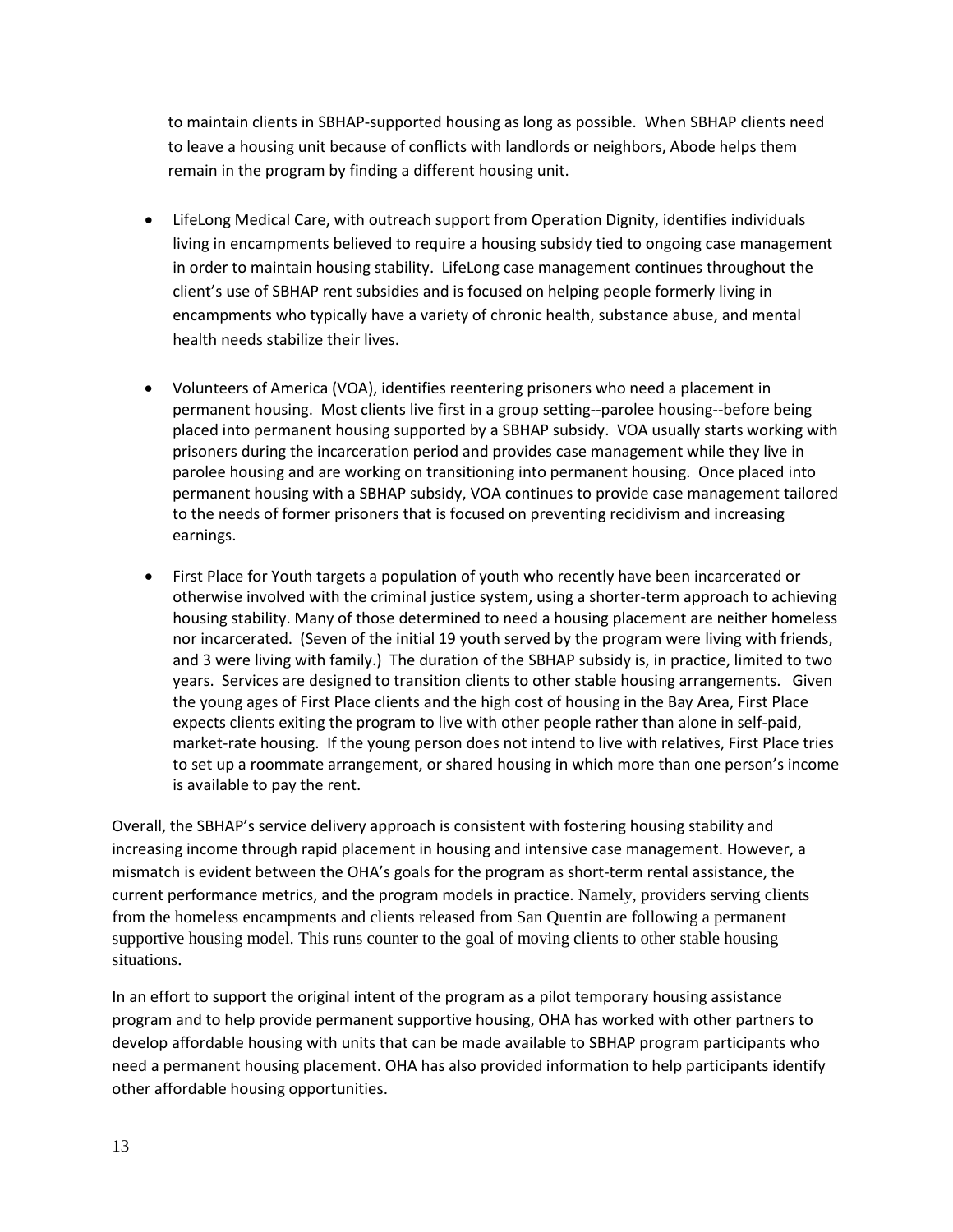## **5. SBHAP Outcomes**

The next sections answer four specific questions about the implementation of the SBHAP implied by the program's implicit logic model and by best practices for serving vulnerable populations who are homeless or at high risk of become homeless and two key overarching questions that explore what worked, what didn't, and what happened to the SBHAP clients:

# *Implementation Questions*

- Is the program reaching the neediest households? How does selection for the program work? Who is being screened out?
- Are clients being placed in housing quickly? Does the housing appear to be appropriate?
- Is the program delivering appropriate services—tailored to client needs, geared toward increasing housing stability, and respectful of clients?
- How long are clients remaining in SBHAP-supported housing? Does the program appear to be achieving housing stability in the short-term?

## *Program Achievements*

- What has been the overall success of achieving housing stability for the initial 125 clients served?
- Were clients able to maintain stable housing after leaving SBHAP?

# **5.1 Is the program reaching people at high risk of long periods of homelessness or becoming homeless?**

One of the emerging best practices of the housing first approach is that it should not screen out people with the greatest needs for assistance. This section begins by showing some basic demographic characteristics of each of the four populations served during the first two years of the SBHAP: encampment, encampment with serious mental illness, adult prison reentry, and youth clients. These varying characteristics may be important both for the screening criteria of the program and for the program's objectives for serving different client groups. The section then discusses whether the screening criteria required by OHA's regulatory and policy restrictions serve to deny the program to people who need it and then discusses whether the processes used by the providers to select people for the program appear to be reaching people with great risk of long periods of homelessness or falling into homelessness.

# *Demographic Characteristics of People Served by SBHA*

Exhibit 4.1 shows the gender, race, and age distribution of clients entering the SBHAP in 2010 and 2011, as well as whether they have children and their veteran status.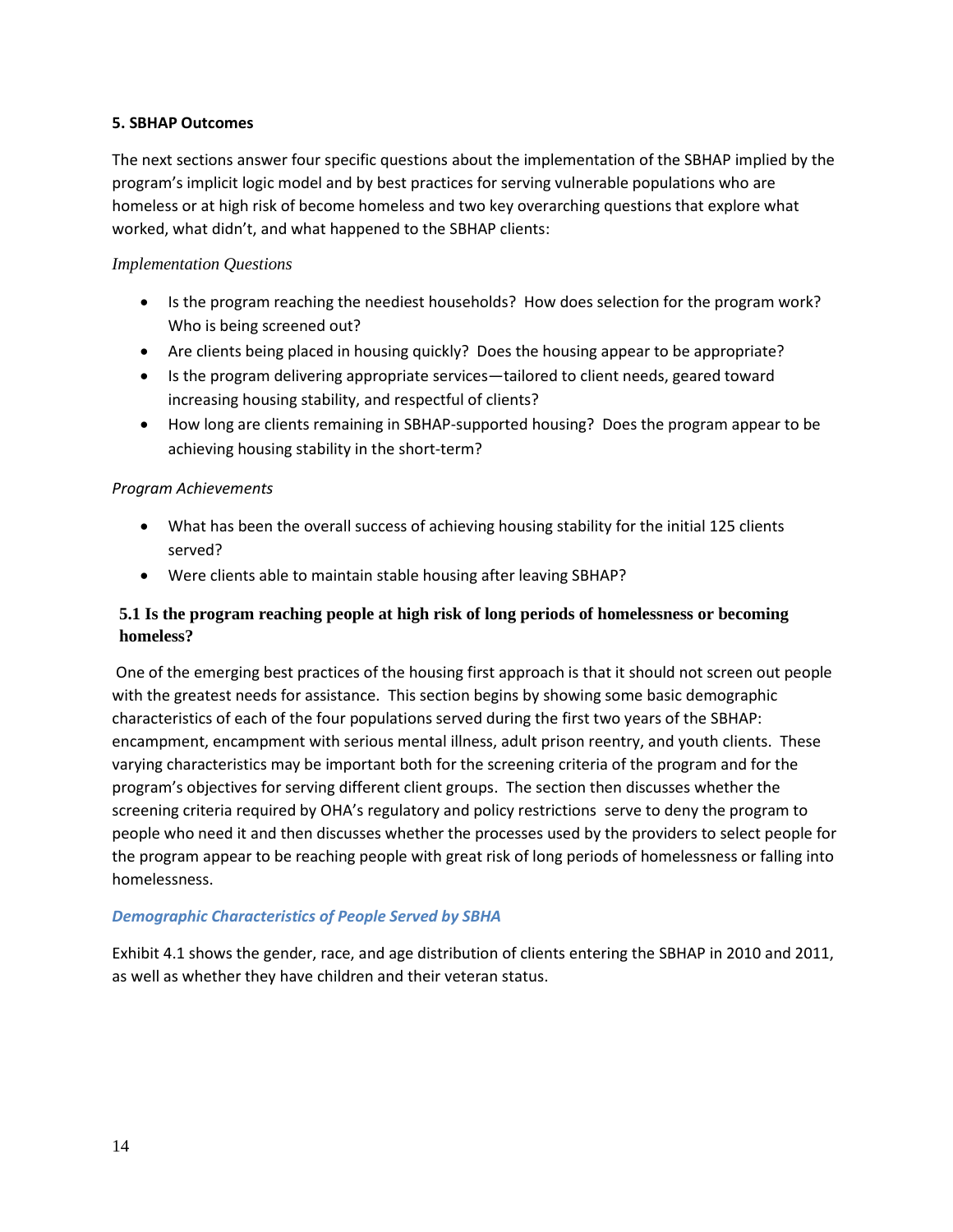|                            |                | <b>Encampments</b> | <b>Encampments (MH)</b> |     | Reentry     |      | Youth          |                          | <b>SBHAP Total</b> |      |
|----------------------------|----------------|--------------------|-------------------------|-----|-------------|------|----------------|--------------------------|--------------------|------|
| Gender                     |                |                    |                         |     |             |      |                |                          |                    |      |
| Male                       | 29             | 71%                | 17                      | 81% | 44          | 100% | 11             | 58%                      | 101                | 81%  |
| Female                     | 12             | 29%                | 4                       | 19% | 0           | 0%   | 8              | 42%                      | 24                 | 19%  |
| Race                       |                |                    |                         |     |             |      |                |                          |                    |      |
| Caucasian                  | $\overline{2}$ | 5%                 | $\overline{2}$          | 10% | 3           | 7%   | 1              | 5%                       | 8                  | 6%   |
| African American           | 36             | 88%                | 18                      | 86% | 36          | 82%  | 14             | 74%                      | 104                | 83%  |
| <b>Asian PI</b>            | $\mathbf 0$    | 0%                 | 0                       | 0%  | 1           | 2%   | $\mathbf 0$    | 0%                       | 1                  | 1%   |
| Other/Multiple             | 3              | 7%                 | 1                       | 5%  | 4           | 9%   | 4              | 21%                      | 12                 | 10%  |
| Latino (Ethnicity)         | 1              | 2%                 | 1                       | 5%  | 3           | 7%   | 3              | 16%                      | 8                  | 6%   |
| Age                        |                |                    |                         |     |             |      |                |                          |                    |      |
| 18-24                      | 4              | 10%                | 0                       | 0%  | 8           | 18%  | 19             | 100%                     | 31                 | 25%  |
| $25 - 34$                  | 4              | 10%                | 2                       | 10% | 31          | 70%  |                |                          | 37                 | 30%  |
| 35-44                      | 8              | 20%                | 2                       | 10% | 5           | 11%  | $\overline{a}$ | $\overline{\phantom{a}}$ | 15                 | 12%  |
| 44-54                      | 16             | 39%                | 10                      | 48% | 0           | 0%   | ٠              | ٠                        | 26                 | 21%  |
| $55 - 61$                  | 8              | 20%                | 6                       | 29% | 0           | 0%   |                | $\overline{\phantom{a}}$ | 14                 | 11%  |
| $62+$                      | 1              | 2%                 | 1                       | 5%  | 0           | 0%   |                | ۰                        | 2                  | 2%   |
| With Children at Intake    |                |                    |                         |     |             |      |                |                          |                    |      |
| Yes                        | 0              | 0%                 | 0                       | 0%  | $\mathbf 1$ | 2%   | 3              | 16%                      | 4                  | 3%   |
| <b>Veterans Status</b>     |                |                    |                         |     |             |      |                |                          |                    |      |
| Yes                        | 7              | 17%                | 3                       | 14% | 4           | 9%   | 0              | 0%                       | 14                 | 11%  |
| <b>Total Adult Clients</b> | 41             | 33%                | 21                      | 17% | 44          | 35%  | 19             | 15%                      | 125                | 100% |

# **Exhibit 5.1: Who was served by the SBHAP? Demographic Characteristics of Clients**

*Source: HMIS Summary Report Data from Abode and First Place*

Across all four population groups, most clients were male (81 percent). The only group fairly evenly split between men and women were youth involved with the criminal justice system, among whom 42 percent were female. Almost no one entered the housing program accompanied by children. The program's services are not focused on needs related to children such as family reunification or the development and education of young children. None of the interviews discussed barriers to finding housing placements suitable for children.

Most of the encampment population is between the ages of 35 and 61, and a substantial majority of those both with and without severe mental illness is 45 or older. In contrast, most reentering prisoners are between ages 25 and 34, and by definition, all youth are 24 or younger. Most clients are African-American, with only the youth population including substantial numbers identifying as Latino or as other or multiple races.

# *Effect of OHA Screening*

The contract between OHA and the City specifies that OHA will screen clients for the following eligibility criteria:

- No member of the household is subject to a lifetime registration requirement under a state sex offender registration program.
- No member of the household currently owes rent or other amounts to the Oakland Housing Authority in connection with Section 8 or public housing assistance without a repayment plan.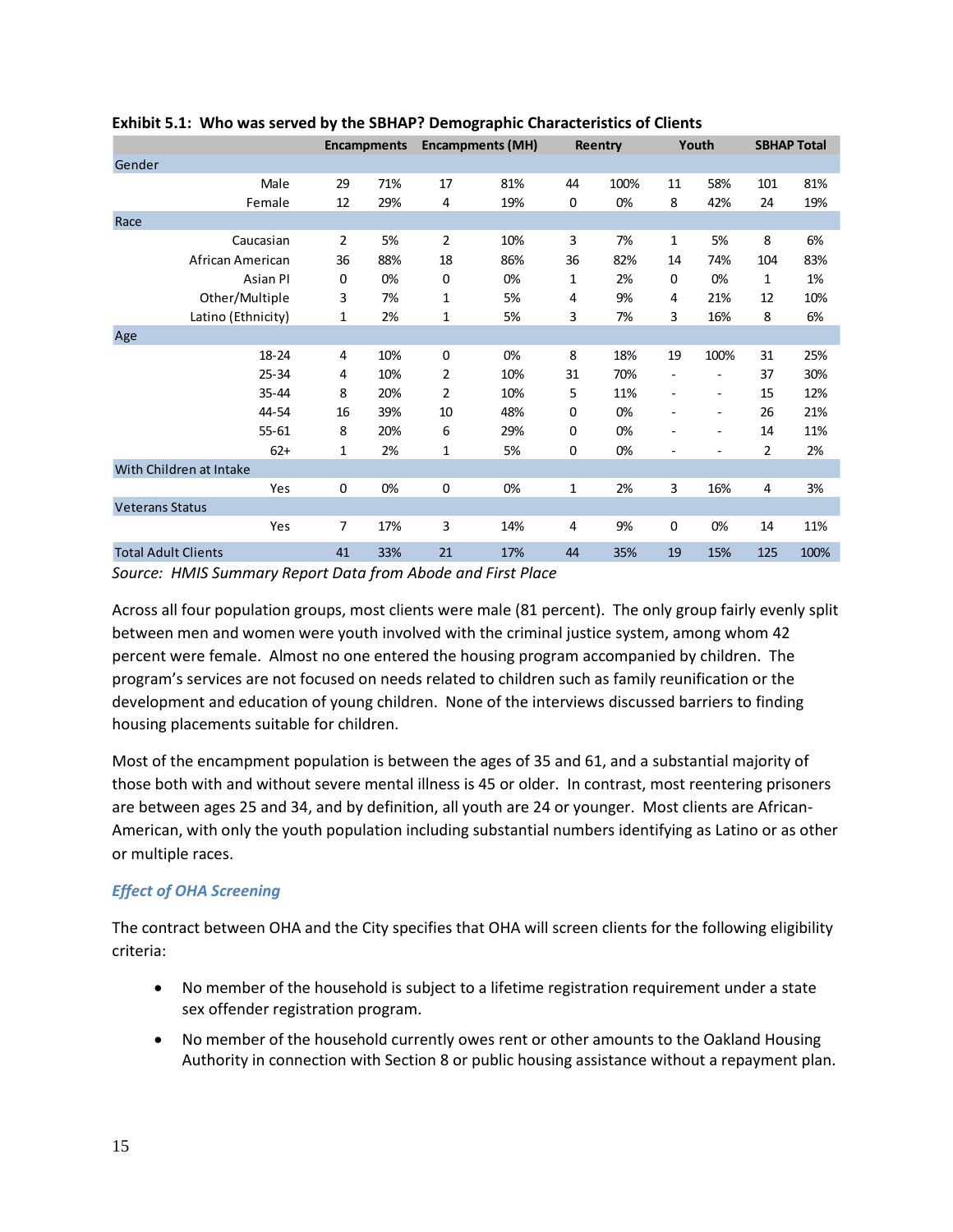- No member of the household has ever been convicted of drug-related criminal activity for the production or manufacture of methamphetamine on the premises of federally assisted housing.
- Applicant is a legal resident or citizen of the United States.

So while OHA's regulatory and policy based screening criteria that excludes a household with members with evidence of recent criminal activity are not applied to SBHAP clients, some screening criteria might still exclude people most in need of a housing first intervention. However, across the board no provider reported any difficulty with these eligibility rules. Possibly, case management work with potential clients means that the providers "pre-screen" their clients for ability to pass the OHA screens. One of the people interviewed for the study pointed out that, as these populations are largely African-American and thus U.S. citizens, the screen for citizenship or legal status is less likely to be a barrier than if the populations were heavily Latino or Asian immigrants.

## *Effects of Provider Outreach and Selection*

The contract between OHA and the City identifies the populations to be selected for the SBHAP as follows:

Applicant is homeless and referred through outreach to encampments; of Reentry Provider's Project Choice clients who have recently exited the criminal justice system; or First Place for Youth clients exiting juvenile probation.

The provider responsible for referral of clients from each subgroup included an outreach protocol to identify those most in need, and providers sought to select clients that most needed housing support because of barriers to achieving housing stability and who also could complete the processes needed to start receiving SBHAP support. All of the providers selected people for SBHAP based on their willingness to work with the provider to take the steps necessary to secure the subsidy. Thus, clients were effectively screened out based on their unwillingness or inability to engage with the case management process. Exhibit 4.2 shows the results of those selection processes for whether people with barriers to housing stability were selected, with barriers defined as where people lived immediately prior to entering the SBHAP, whether they had serious disabling conditions such as mental illness, substance abuse, or a physical disability, and whether they had any income at the time of program entry.

#### **Encampment Clients**

The selection process for encampment clients is heavily influenced by the established practices of Operation Dignity, an organization contracted by the City that works with LifeLong to identify people in encampments to be served by SBHA. Operation Dignity had extensive experience conducting street outreach and providing services to people living in encampments around the city prior to the implementation of the SBHAP. Outreach workers from Operation Dignity act as the direct referral source for LifeLong case managers, sending clients who have been living on the streets and targeting individuals who have had multiple barriers to housing.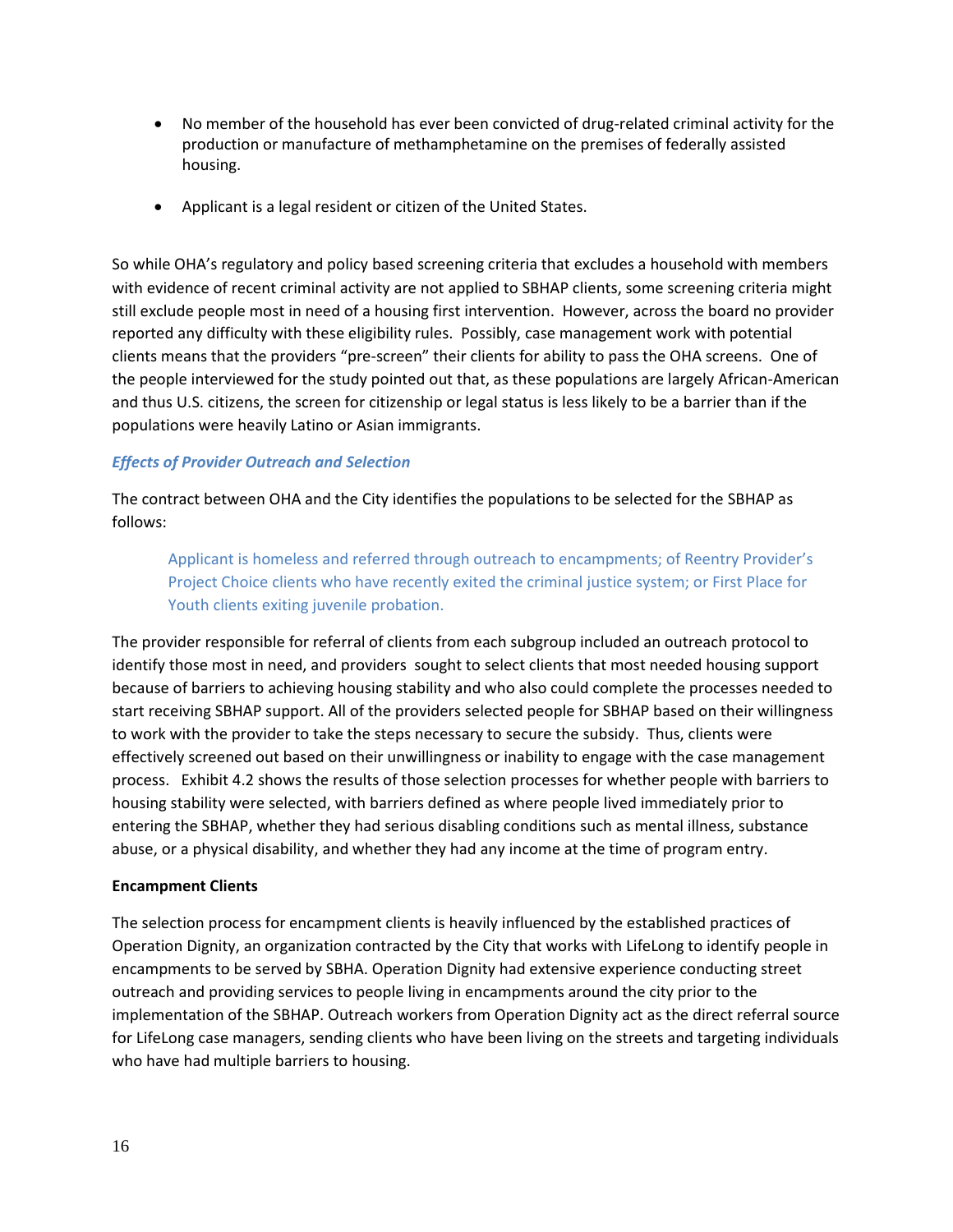The providers working with the encampment population described their selection process as focusing on which of Operation Dignity's encampment clients were prepared to begin the process of using the SBHAP. Broadly speaking, this meant people who were interested in engaging with the case management process, prioritizing people who could complete the eligibility process, and identifying people who expressed an interest in permanent housing. Selecting people able to engage with case management and complete the processes of qualifying for and using SBHAP assistance means that some people in encampments and likely many with significant barriers to housing stability, could not be selected for the program. Nonetheless, the client characteristics shown on Exhibit 4.2 show that those who were enrolled from encampments had very high rates of disabilities, even among those not served by the program slots focused on mental health, with 73 percent having some disability<sup>4</sup> and 39 percent with two or more. A very high portion of encampment clients reported some income from either employment or benefits at the initial program intake, but only 10 percent of clients entered housing with any earned income compared to 45 percent reporting income from SSI or SSDI (not shown on exhibit). $5$ 

Program staff at Abode and LifeLong expressed an interest in being able to utilize a community-wide coordinated intake system to identify potential clients most in need of permanent supportive housing.

# **Adult Reentry Clients**

The adult reentry clients' relationship with VOA generally starts before their release from San Quentin. The decision to start the process of enrolling the client in housing happens after the client spends a few months in parole housing, but there are many steps within the pre and post-release process that case managers use to determine who is an appropriate fit for the program. VOA data indicate that 95 percent of the reentry clients were homeless, considering "parole housing" to be the equivalent of a transitional housing facility or homeless shelter. Most do not have disabling conditions, and 57 percent have some income at the time of program intake. The VOA strongly prioritizes clients determined by case management to be ready for housing. While this is not consistent with housing first best practices, VOA staff said that they did not want to select clients with a high probability of violating parole—for example, failing a drug test or not showing up for a court date--or re-offending and exiting the program to jail or prison.

# **Youth Clients**

The selection process for the youth reentry population is distinct from the other two populations targeted by SBHAP in the first two years in that it incorporates more of an element of self-selection. Clients are generally identified from among youth who either present at First Place's downtown office looking for housing or who contact the office through the regional 2-1-1. They are not formally referred from the juvenile justice system. Exhibit 4.2 shows that 53 percent enter the program from a housed situation, and 32 percent from an institutional setting. Most (84 percent) have no disabling conditions, and more than half (53 percent) have some income, almost always from employment rather than

l

<sup>&</sup>lt;sup>4</sup> For the purposes of this analysis we use the HMIS definition which recognizes mental illness, alcohol abuse, drug abuse, chronic health condition, HIV/AIDs, developmental disability, and physical disability as disabling conditions.  $<sup>5</sup>$  See Exhibit 5.3, which is based is based on client-level data from Abode and shows sources of income when they</sup> client moved into SBHA housing. Exhibit 4.2 is based on HMIS Summary Report data and shows income at program intake.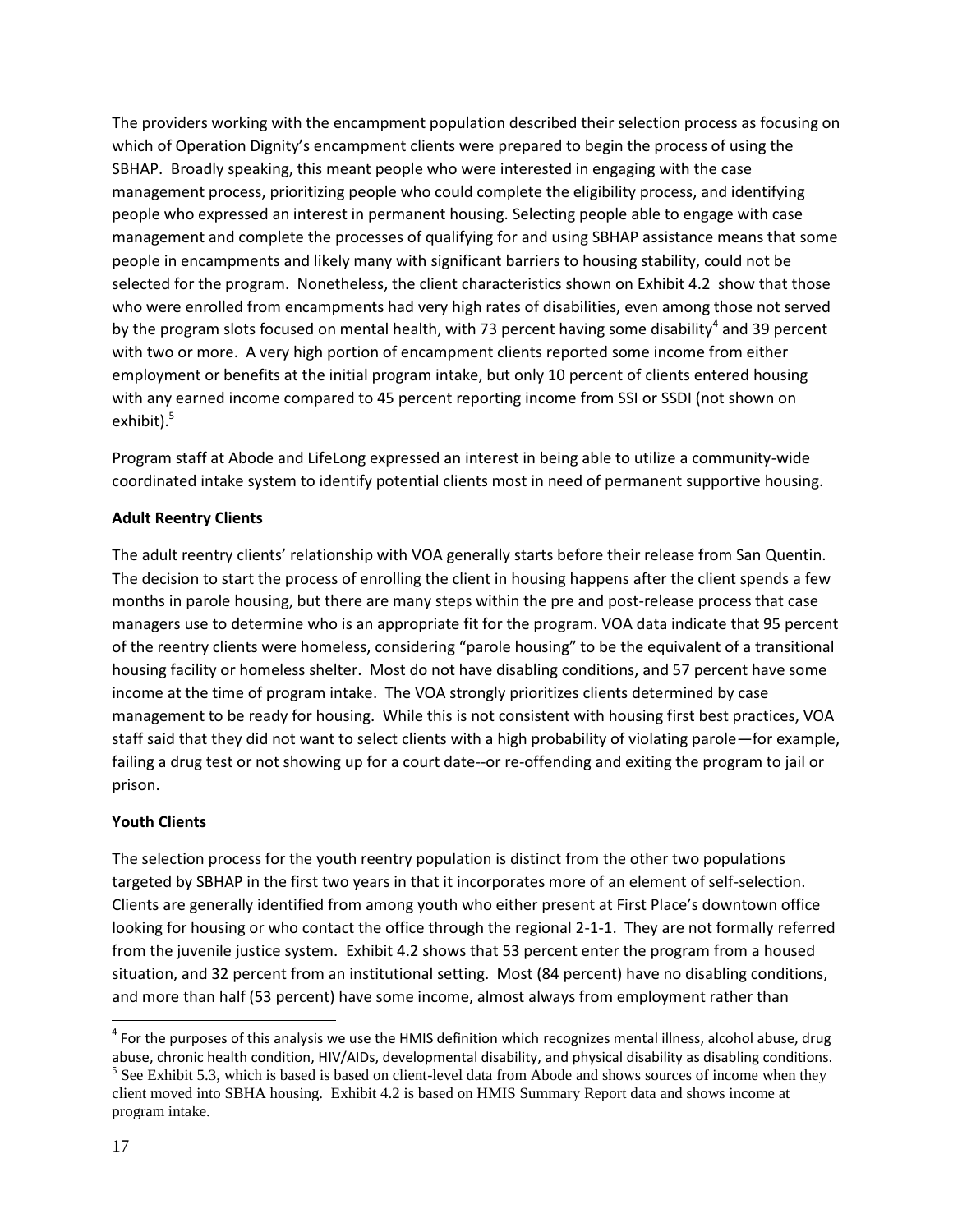benefits. First Place staff expressed some concern with being asked to focus on a youth population that had been involved with the criminal justice system and were not simply at risk based on other indicators.

|                             |    | <b>Encampments</b> |    | <b>Encampments (MH)</b> | Reentry        |     | Youth |     | <b>SBHAP Total</b> |      |
|-----------------------------|----|--------------------|----|-------------------------|----------------|-----|-------|-----|--------------------|------|
| <b>Prior Residence</b>      |    |                    |    |                         |                |     |       |     |                    |      |
| Housed                      | 0  | 0%                 | 0  | 0%                      | $\overline{2}$ | 5%  | 10    | 53% | 12                 | 10%  |
| Homeless                    | 41 | 100%               | 21 | 100%                    | 42             | 95% | 3     | 16% | 107                | 86%  |
| Institutional               | 0  | 0%                 | 0  | 0%                      | 0              | 0%  | 6     | 32% | 6                  | 5%   |
| Chronic Condition(s)        |    |                    |    |                         |                |     |       |     |                    |      |
| 0                           | 11 | 27%                | 2  | 10%                     | 37             | 84% | 16    | 84% | 66                 | 53%  |
| 1                           | 14 | 34%                | 8  | 38%                     | 3              | 7%  | 0     | 0%  | 25                 | 20%  |
| $2+$                        | 16 | 39%                | 11 | 52%                     | 4              | 9%  | 3     | 16% | 34                 | 27%  |
| Any Income at Program Entry |    |                    |    |                         |                |     |       |     |                    |      |
| No                          | 9  | 22%                | 0  | 0%                      | 19             | 43% | 9     | 47% | 37                 | 30%  |
| Yes                         | 32 | 78%                | 21 | 100%                    | 25             | 57% | 10    | 53% | 88                 | 70%  |
| <b>Total Clients</b>        | 41 | 33%                | 21 | 17%                     | 44             | 35% | 19    | 15% | 125                | 100% |

## **Exhibit 5.2: What Kinds of Barriers to Housing do SBHAP Clients Face?**

*Source: HMIS Summary Report Data from Abode and First Place*

# **5.2 Are clients being placed in appropriate housing quickly?**

To understand how well the program is adhering to the housing first model of rapid placement into housing, the study team gathered as much information as possible about the process of housing placement and the factors that may delay a move into permanent housing. Providers uniformly said that screening for eligibility by OHA was very quick but slowed a bit over time. Initially, OHA review took as little as two days at its fastest point during the program's start-up; by the end of the second year, OHA review took an average of two weeks. OHA dedicated staff and resources to responding quickly to provider requests for eligibility review and for Housing Quality Standard (HQS) inspections.

No provider could recall a scenario where a client had gone through an intake with program staff and then failed to receive an OHA subsidy, and both client-level and HMIS data only contain clients that attained housing. Front line provider staff worked with clients to ensure eligibility could be verified and to find units that could pass an HQS inspection. This likely reflects a selection process designed to find clients within these vulnerable populations who are ready to engage in the case management process and to cooperate with the process of housing placement. Outreach to landlords and the active involvement of Abode and First Place's housing specialists in the housing search process means that what would be thought of as the "lease up" rate in a Housing Choice Voucher program is 100 percent for the SBHAP. Abode clients sign a lease directly with the owner, whereas First Place has a lease with the owner of the rental housing and a subleasing agreement with the client.

The speed with which clients attained housing following the completion of program intake is tracked by Abode but not by First Place for Youth. Exhibit 4.3 shows the average number of days elapsed from an encampment client's program intake—that is, the date when the information needed for screening is collected by the provider - to when the client moves into a permanent housing unit. This time period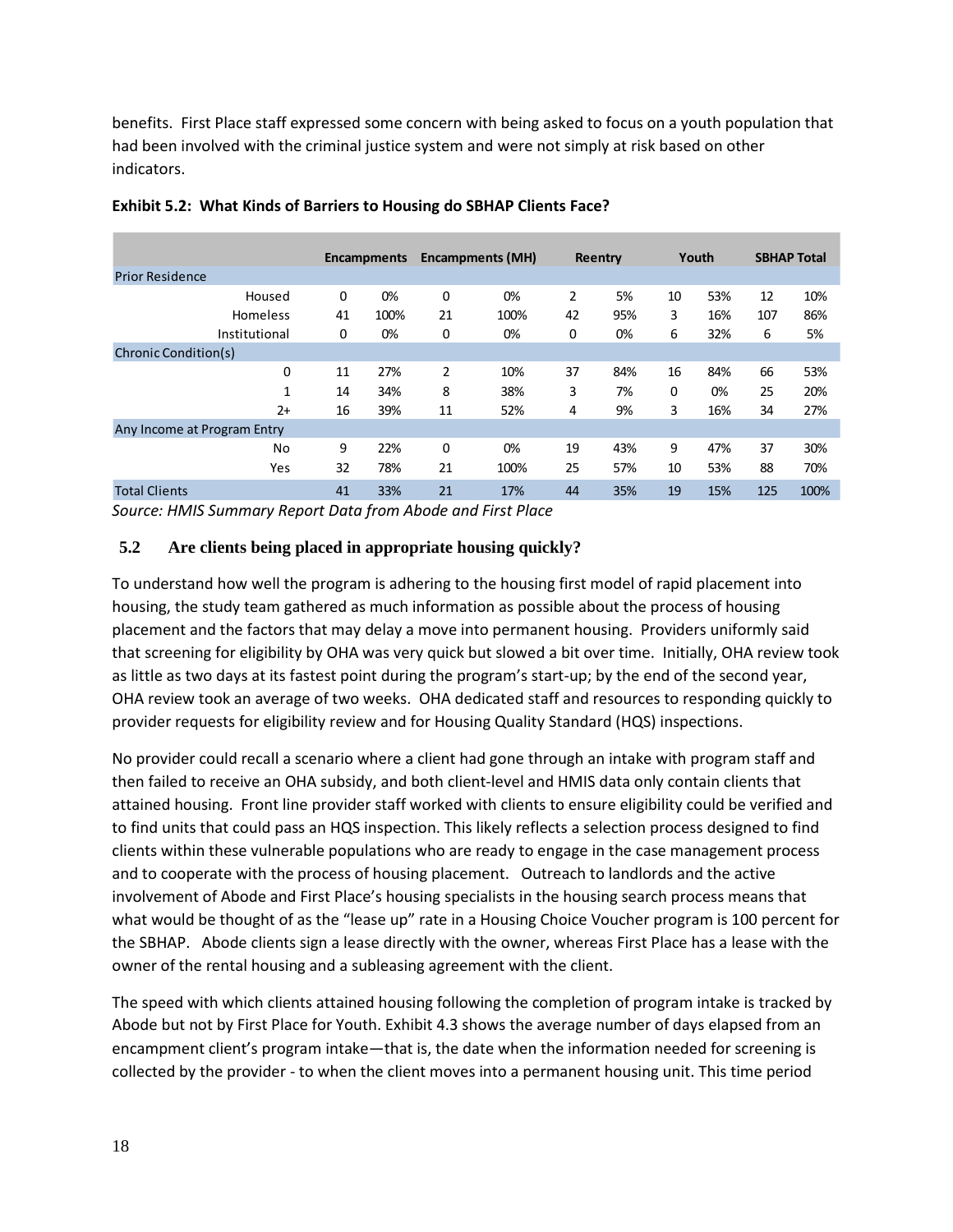does not include the process of identifying and engaging clients before their enrollment into the SBHAP and the entry of intake information into the HMIS.

The average period of placement grew from 37 days for people who enrolled in the first program year to 50 days for people who enrolled later. The difference across the first two years of program operations supports statements from all providers that the speed with which clients moved to housing slowed over time. Housing specialists noted some initial difficulty in finding landlords that would accept the subsidy, mostly noting concerns over housing formerly homeless or reentry tenants. However, both First Place, which holds master leases for its clients, and Abode whose clients sign their own leases, emphasized that finding willing landlords became significantly easier as time went on. Universally, providers indicated in their interviews that the HQS process administered by OHA is a key driver of the longer lag times in the second program year and said that completing the HQS inspection has continued to take longer than it did during the first year of program operations. OHA staff indicate that the longer lag times were largely due to the units not being up to standards, landlords not completing required repairs following an initial visit, and delays in completing criminal background checks during this time.

| Exhibit 5.3: How quickly are SBHAP Clients Served? Number of Days from Intake to Housing |
|------------------------------------------------------------------------------------------|
| <b>Placement for Clients Served by Abode</b>                                             |

|                                 | <b>Encampments</b> | Encampments (MH) | Reentry | Youth | <b>SBHAP Total</b> |
|---------------------------------|--------------------|------------------|---------|-------|--------------------|
| Avg Intake to Housing Time      |                    |                  |         |       |                    |
| (Days)                          |                    |                  |         |       |                    |
| Entered 6/1/2010-6/30/2011      | 41                 | 22               | 40      |       | 36.9               |
| Entered 7/1/2011-6/30/2012      | 50                 | 45               | 53      | -     | 50.3               |
| Source: Abode Client Level Data |                    |                  |         |       |                    |

The units rented under the SBHAP are said to be spread throughout the City of Oakland. According to case managers and housing specialists, the clients often played a significant role in determining the right location. Along with basic affordability concerns, case managers considered factors such as neighborhood characteristics and access to services. Often a client's personal history with a neighborhood was also taken into account. Front line staff described housing search designed to avoid gang-affiliated neighborhoods or places that could trigger issues with drugs.

# **5.3 Is the program delivering appropriate services that foster housing stability?**

The primary motivation for the choice of provider organizations was their extensive experience serving the target populations, and the service models utilized by the program's partner agencies appear to be effectively designed. All providers use a case management-driven model in which personal relationships with clients inform the approach to service provision. The main service provided by SBHAP is case management, with some mental health services provided by Abode to encampment clients with diagnoses of severe mental illness. Case managers refer clients to support services available both elsewhere in the provider organizations—for example, LifeLong health services and VOA support groups—and services available in the community to which SBHAP clients do not have access based on their participation in the SBHAP. Though each provider has its own philosophical approach to working its particular client group, service provision varies significantly based on individual client needs.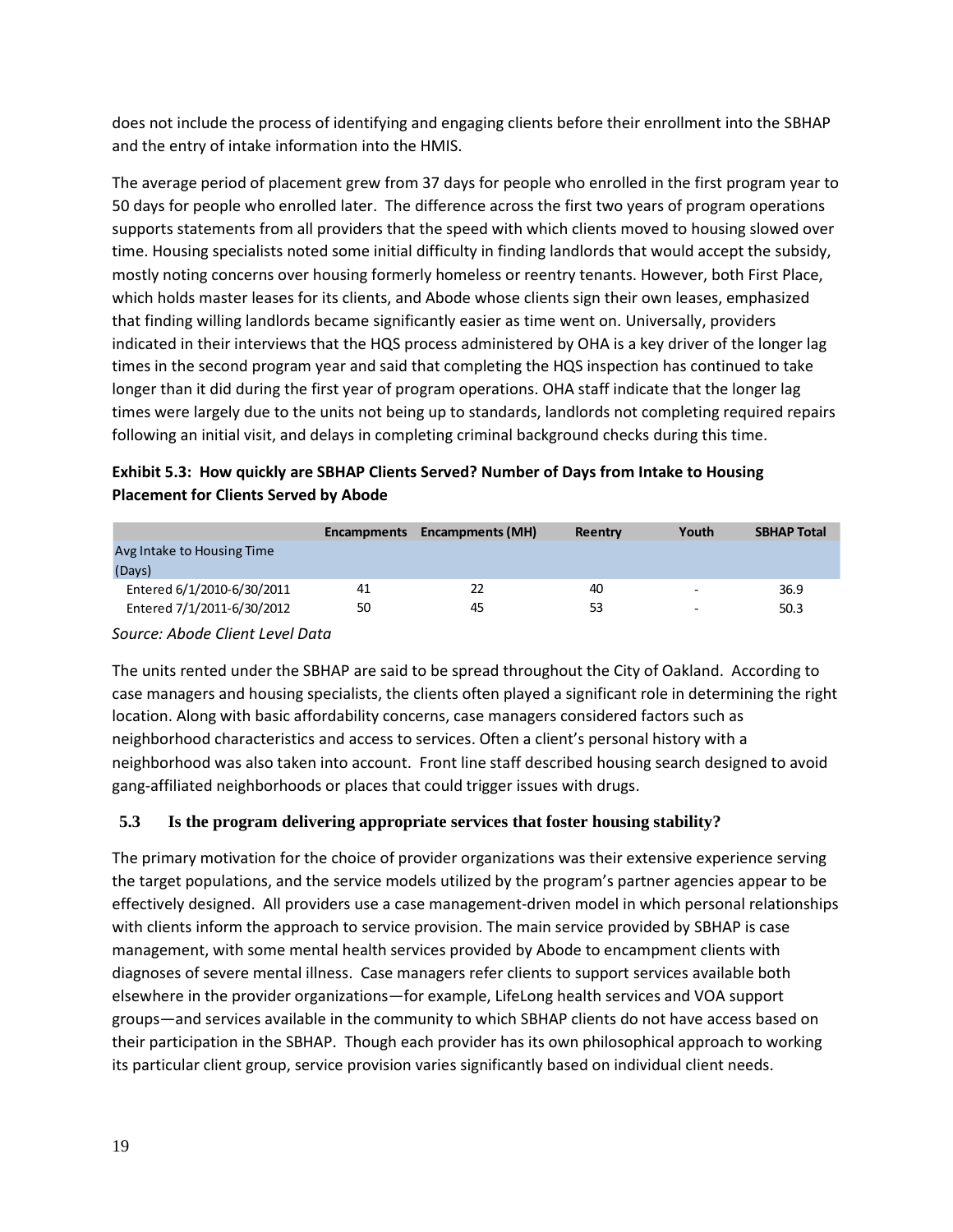Services appear to be respectful of clients. For example, the client focus group revealed the perceptions of some individuals formerly living in encampments. All had been homeless for a period of years, two men for over two decades. Across the board, these clients indicated that they were grateful to have access to the subsidy, they valued the autonomy the program gave them, and that their personal relationship with their case manager was instrumental to their success in the program. They emphasized trust and respect as hallmarks of their case management relationships. This was echoed in conversations with front line staff, who emphasized the commitment of their clients to the process as more important in fostering success than any one service or referral.

The extent to which these services can create an environment where most clients will be able to maintain stable housing without a subsidy upon leaving the SBHAP is not clear. Because the OHA intends support to be time limited, services aimed at increasing income both in the immediate and long term are vital to ensuring future housing stability of SBHAP clients.

- Case management for encampment clients focuses on increased benefits income rather than employment, and no SBHAP residents who came from encampments participate in any formal employment services. Given their high average age, fragmented or non-existent work histories, and persistent issues with substance abuse and mental health, encampment clients would likely require substantially more intensive employment services than what is offered to see even modest improvements in employment.
- Reentry clients have access to both internal and external resources through the VOA with employment oriented case management and referrals to other vocational services providers with established program models. This approach links clients directly with an in-house program that builds work experience early on and offers the kinds of supportive services that are critical to serving clients that have barriers to employment.
- First Place emphasizes a mixed approach through frequent meetings with on staff employment and education specialists that supplement the efforts of case management. This approach is especially important for a transitional aged youth cohort that likely has little or no work experience.

# **5.4 How long are clients remaining in SBHAP-supported housing?**

Regardless of whether the SBHAP is implemented as permanent supportive housing by providers or shorter-term housing assistance using a housing first model as is OHA's intent, a successful program should provide stable housing over some period of time. Very rapid program exits would be an indication that the housing placement was not successful.

Abode staff pointed out that remaining in the SBHAP and remaining in the same housing unit should not be considered the same thing. Case managers sometimes help a client to move to a different apartment subsidized by SBHAP, because of unresolvable problems between the client and the landlord or between the client and neighbors. (Providers do not consider the SBHAP subsidy "portable" in the same way that Housing Choice Vouchers are portable and do not expect clients to request to move with the subsidy simply because of client preference.)

Exhibit 4.4 shows the lengths of stay in SBHAP-funded housing for the initial cohort of 125 SBHAP clients. The top panel of the exhibit shows the number and percentage for each client group who had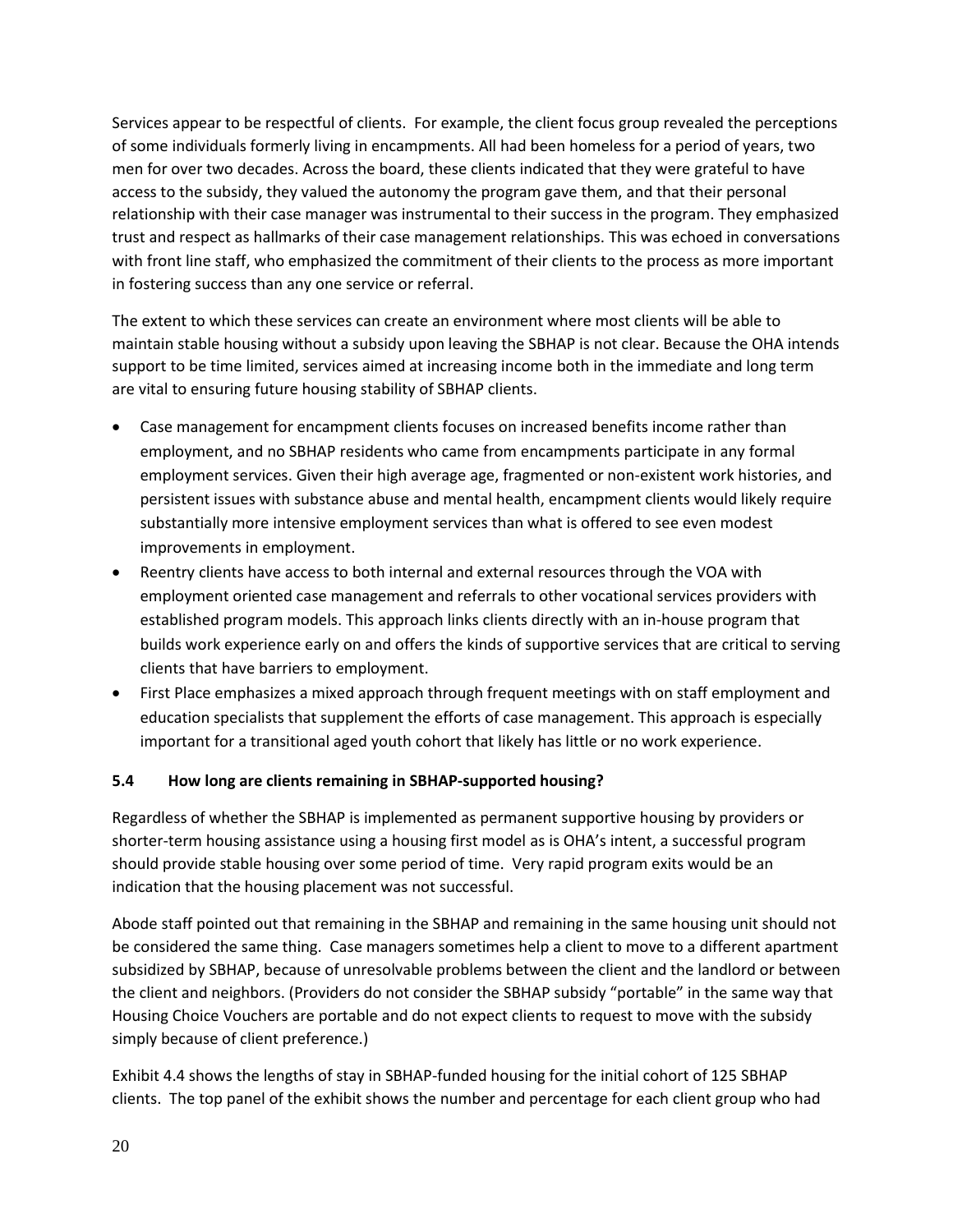and had not exited as of April 30, 2014, near the end of Year 4 of the SBHAP. The next panel shows the percentage of exiters who left during each program year. The percentage "never exiting" as of year 4 is roughly equivalent to how providers have tracked the performance metric in the contract between OHA and the City defined as "maintained permanent housing for at least three years." The bottom panel shows average lengths of stay for all clients who exited and for clients exiting during each program year.

The exhibit shows that very few clients left during Program Year 1 and that the only three who did were youth served by First Place. First Place staff pointed out that the youth population is inherently mobile and that such mobility is not necessarily negative. So overall the program seems to have achieved short-term stabilization in housing for most clients. It's important to clarify that though "stable housing" from the standpoint of OHA's goals for the program may mean clients are no longer receiving SBHAP subsidies, from the perspective of service providers, clients living in their own subsidized apartments while receiving services are considered stable. (Section 5 will examine the issue of housing stability from the standpoint of where clients went upon program exit.)

By the end of Year 4, the differences in the implicit logic models of the Abode and First Place programs are apparent. None of the youth clients who enrolled in the first two program years remained in the program by the end of year 4, and only one stayed into Year 4. In contrast, only 9 of the 41 encampment clients had left by the end of Year 4, as had only 4 of the 21 encampment clients with severe mental illness. The prison reentry population was less stable, but 27 of the 44 reentry adults were still in SBHAP supported units.

|                                             |             | <b>Encampments</b> |    | <b>Encampments (MH)</b> |      | <b>Reenty</b> |      | Youth |      | <b>SBHAP Total</b> |  |
|---------------------------------------------|-------------|--------------------|----|-------------------------|------|---------------|------|-------|------|--------------------|--|
|                                             |             |                    |    |                         |      |               |      |       |      |                    |  |
| <b>Clients Leaving Housing</b>              |             |                    |    |                         |      |               |      |       |      |                    |  |
| <b>Ever Exited SBHAP</b>                    | 9           | 22%                | 4  | 19%                     | 17   | 39%           | 18   | 95%   | 48   | 38%                |  |
| <b>Never Exited SBHAP</b>                   | 31          | 76%                | 16 | 76%                     | 27   | 61%           | 0    | 0%    | 74   | 59%                |  |
| Deceased                                    | 1           | 2%                 | 1  | 5%                      | 0    | 0%            | 1    | 5%    | 3    | 2%                 |  |
| Total                                       | 41          | 100%               | 21 | 100%                    | 44   | 100%          | 19   | 100%  | 125  | 100%               |  |
| Exits by Program Year*                      |             |                    |    |                         |      |               |      |       |      |                    |  |
| Exited 6/1/2010-6/30/2011                   | $\mathbf 0$ | 0%                 | 0  | 0%                      | 0    | 0%            | 3    | 17%   | 3    | 6%                 |  |
| Exited 7/1/2011-6/30/2012                   | 3           | 33%                | 0  | 0%                      | 6    | 35%           | 8    | 44%   | 17   | 35%                |  |
| Exited 7/1/2012-6/30/2013                   | 2           | 22%                | 3  | 75%                     | 4    | 24%           | 6    | 33%   | 15   | 31%                |  |
| Exited 7/1/2013-4/30/2014                   | 4           | 44%                | 1  | 25%                     | 7    | 41%           | 1    | 6%    | 13   | 27%                |  |
| Average Length of Stay for Exiters (months) |             |                    |    |                         |      |               |      |       |      |                    |  |
| Exited 6/1/2010-6/30/2011                   |             |                    |    |                         |      |               |      | 6.4   |      | 6.4                |  |
| Exited 7/1/2011-6/30/2012                   |             | 14.4               |    |                         |      | 5.6           |      | 7.6   |      | 8.5                |  |
| Exited 7/1/2012-6/30/2013                   |             | 10.7               |    | 8.7                     |      | 12.9          |      | 15.2  |      | 12.5               |  |
| Exited 7/1/2013-4/30/2014                   |             | 39.8               |    | 25.1                    | 23.7 |               | 24.2 |       | 29.4 |                    |  |
| <b>All Exited Clients</b>                   |             | 34.6               |    | 26.6                    |      | 26.5          |      | 11.1  |      | 26.8               |  |
| * Does not include deceased clients         |             |                    |    |                         |      |               |      |       |      |                    |  |

#### **Exhibit 5.4: How long do clients stay in SBHAP funded units?**

*\* Does not include deceased clients*

*Source: Client Level Data from Abode and First Place*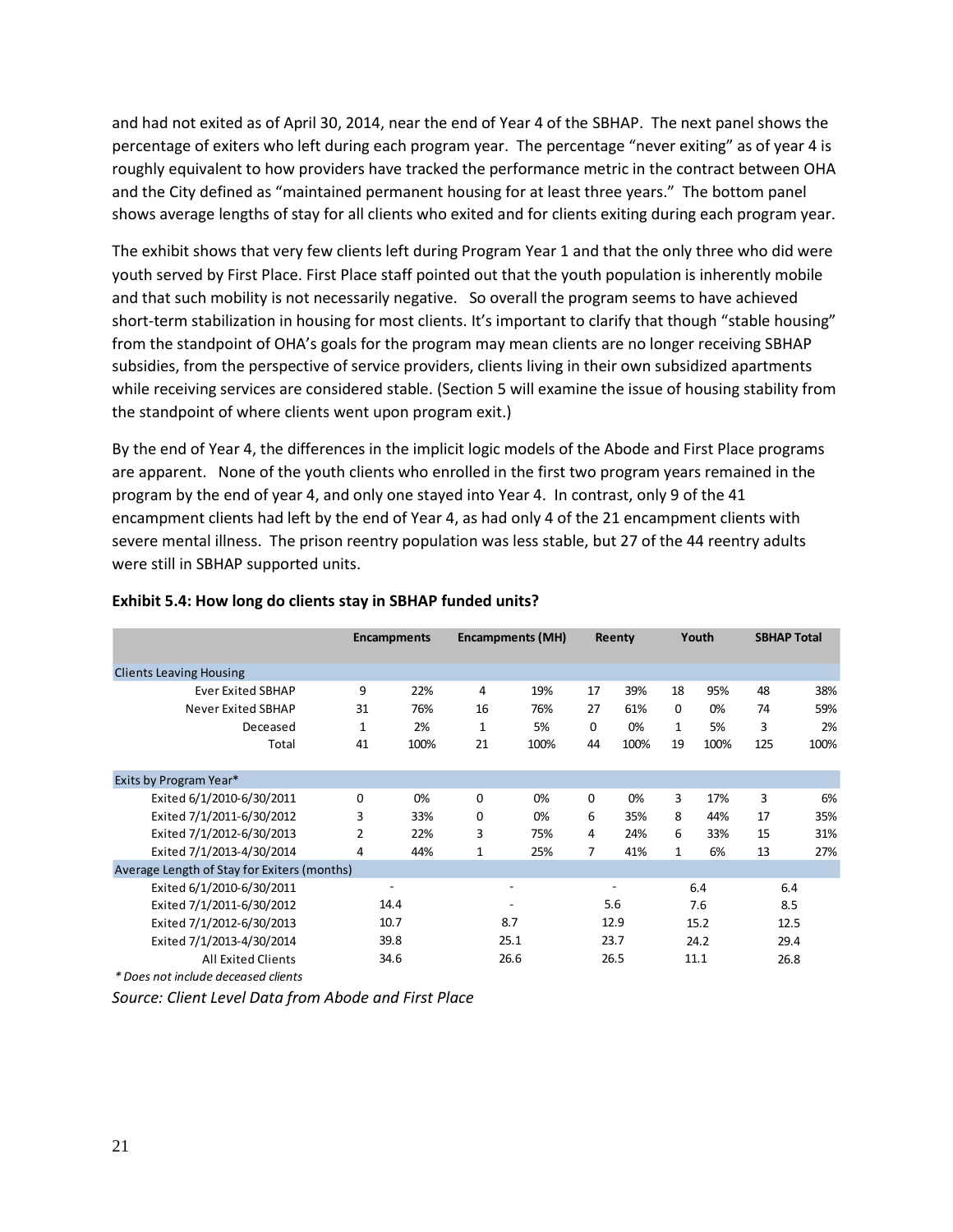This section turns to the outcomes achieved by the 125 clients who entered the SBHAP during the first two years of the program's operation. Section 5.5 looks at housing stability. Section 5.6 looks at income and income increases.

# **5.5 What has been the overall success of achieving housing stability for the initial 125 clients served?**

This section asks a broader question about housing stability, not simply focusing on how long clients remained in the SBHAP , but instead at whether exits from the program were to stable or unstable housing situations. A broader view of housing stability may be appropriate to encourage providers to shift their approach from permanent supportive housing to a temporary housing subsidy focused on stabilizing clients who then move on.

Exhibit 5.5 focuses on the 48 clients of 125 who entered the program during Program Year 2010 and 2011 and had left by April 30, 2014 and shows the housing destinations at exit (top panel) and the reasons for the exit as recorded by the providers (bottom panel).

|                              | <b>Encampments</b> |      | <b>Encampments (MH)</b> |                | Reentry      |                | Youth          |      | <b>SBHAP Total</b> |      |
|------------------------------|--------------------|------|-------------------------|----------------|--------------|----------------|----------------|------|--------------------|------|
| Destination                  |                    |      |                         |                |              |                |                |      |                    |      |
| Deceased                     | $\mathbf{1}$       |      | $\mathbf{1}$            | ۰              | 0            | $\overline{a}$ | 1              |      | 3                  |      |
| Housing w/ Subsidy           | $\Omega$           | 0%   | 0                       | 0%             | $\Omega$     | 0%             | $\overline{2}$ | 11%  | $\overline{2}$     | 4%   |
| Housing w/o Subsidy          | 5                  | 56%  | 1                       | 25%            | 7            | 41%            | $\mathbf{1}$   | 6%   | 14                 | 29%  |
| Jail/Prison                  | $\Omega$           | 0%   | 1                       | 25%            | 6            | 35%            | $\Omega$       | 0%   | 7                  | 15%  |
| Shelter                      | $\mathbf{1}$       | 11%  | 0                       | 0%             | $\Omega$     | 0%             | 3              | 17%  | 4                  | 8%   |
| <b>Transitional Housing</b>  | 0                  | 0%   | 0                       | 0%             | 0            | 0%             | $\overline{2}$ | 11%  | $\overline{2}$     | 4%   |
| Friends or Family, Permanent | 3                  | 33%  | 0                       | 0%             | 2            | 12%            | 8              | 44%  | 13                 | 27%  |
| Friends or Family, Unstable  | 0                  | 0%   | 0                       | 0%             | $\Omega$     | 0%             | $\overline{2}$ | 11%  | $\overline{2}$     | 4%   |
| Unknown/Disappeared          | $\Omega$           | 0%   | 2                       | 50%            | 2            | 12%            | $\Omega$       | 0%   | 4                  | 8%   |
| Reason                       |                    |      |                         |                |              |                |                |      |                    |      |
| Deceased                     | $\mathbf{1}$       |      | $\mathbf{1}$            | $\overline{a}$ | 0            | L.             | $\mathbf{1}$   | ÷.   | 3                  |      |
| Criminal activity            | 0                  | 0%   | $\mathbf{1}$            | 25%            | 7            | 41%            | $\overline{2}$ | 11%  | 10                 | 21%  |
| Disagreement with rules      | 3                  | 33%  | 0                       | 0%             | $\mathbf{1}$ | 6%             | 6              | 33%  | 10                 | 21%  |
| Disappeared                  | 0                  | 0%   | 2                       | 50%            | 2            | 12%            | $\mathbf 0$    | 0%   | 4                  | 8%   |
| Graduated                    | $\mathbf{1}$       | 11%  | 0                       | 0%             | $\Omega$     | 0%             | $\overline{2}$ | 11%  | 3                  | 6%   |
| Left for housing opportunity | 3                  | 33%  | 0                       | 0%             | $\mathbf{1}$ | 6%             | 3              | 17%  | 7                  | 15%  |
| Needs could not be met       | 1                  | 11%  | 0                       | 0%             | $\Omega$     | 0%             | 4              | 22%  | 5                  | 10%  |
| Non-payment of rent          | $\mathbf{1}$       | 11%  | $\mathbf{1}$            | 25%            | 6            | 35%            | $\Omega$       | 0%   | 8                  | 17%  |
| Unknown                      | 0                  | 0%   | 0                       | 0%             | $\Omega$     | 0%             | $\mathbf{1}$   | 6%   | 1                  | 2%   |
| <b>Total Exited Clients</b>  | 9                  | 100% | $\overline{4}$          | 100%           | 17           | 100%           | 18             | 100% | 48                 | 100% |

# **Exhibit 5.5: Where do SBHAP clients go when they leave the program?**

*Source: Client Level Data from Abode and First Place*

Exhibit 5.6 providers a summary assessment of whether the circumstances of the exit were positive or negative-- based on client-level data and study team conversations with program staff. A negative exit reflects a client's problems cooperating with the program rules or the service approach, nonpayment of rent, criminal recidivism, or abandoning the SBHAP-subsidized unit. The third panel shows whether the destination at exit was to a stable or unstable housing situation, based on the information in Exhibit 5.1. Using the detailed exit information, stable housing situations were classified as the client's own housing, with or without subsidy, or a permanent situation living with family or friends. Unstable housing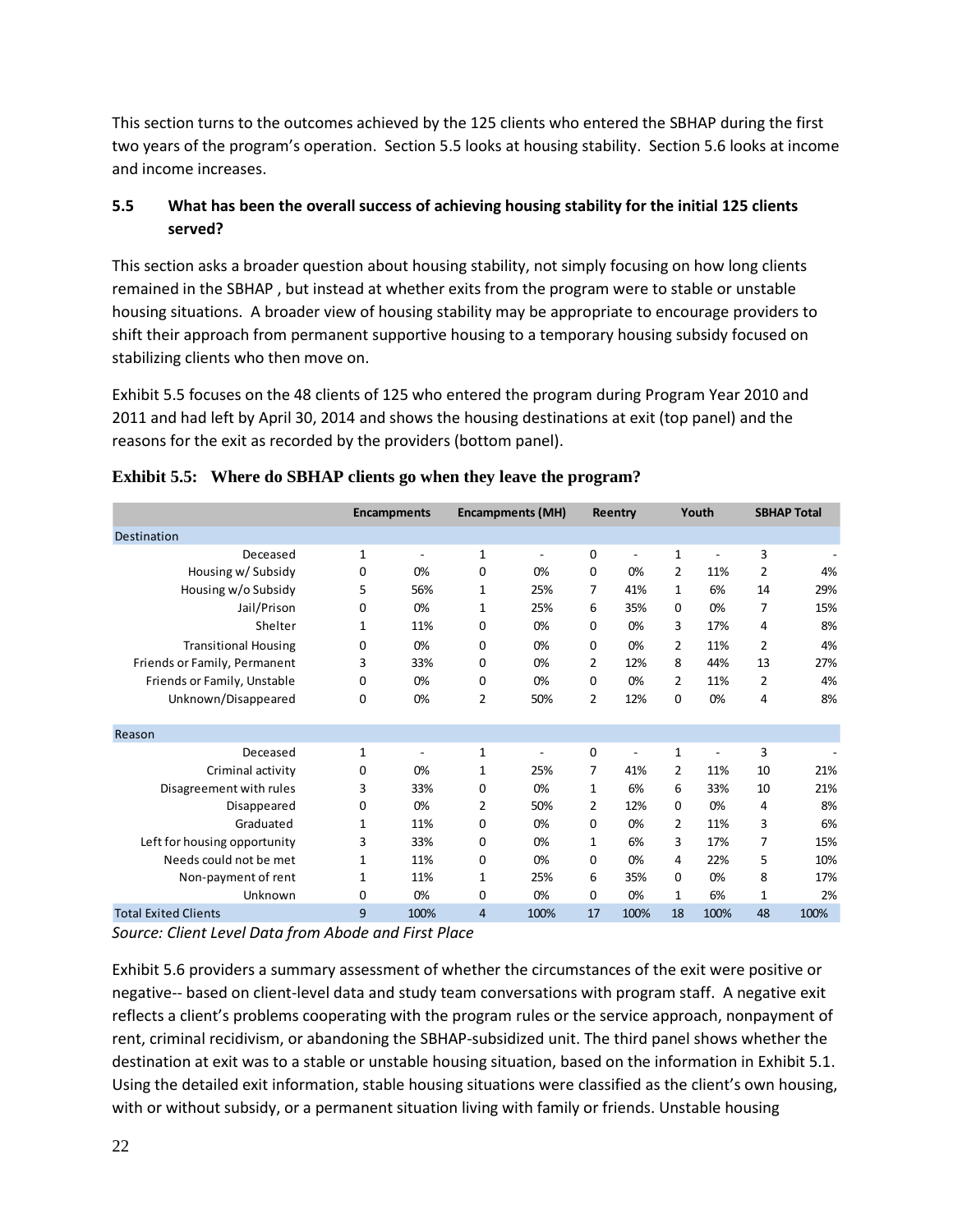situations were determined to be those where the client exited to jail, shelter, transitional housing, or simply disappeared.

|                           |   | <b>Encampments</b>       |   | Encampments (MH)         |    | Reentry                  |                | Youth                    |    | <b>SBHAPTotal</b> |
|---------------------------|---|--------------------------|---|--------------------------|----|--------------------------|----------------|--------------------------|----|-------------------|
|                           |   |                          |   |                          |    |                          |                |                          |    |                   |
| <b>Exiters</b>            |   |                          |   |                          |    |                          |                |                          |    |                   |
| Exited 6/1/2010-4/30/2014 | 9 | 22%                      | 4 | 19%                      | 17 | 39%                      | 18             | 95%                      | 48 | 38%               |
| <b>Exit Type</b>          |   |                          |   |                          |    |                          |                |                          |    |                   |
| Positive                  | 4 | 44%                      | 0 | 0%                       | 1  | 6%                       | 3              | 17%                      | 8  | 17%               |
| Negative                  | 5 | 56%                      | 4 | 100%                     | 16 | 94%                      | 15             | 83%                      | 40 | 83%               |
| Deceased                  | 1 | $\overline{\phantom{a}}$ | 1 | $\overline{\phantom{a}}$ | 0  | $\overline{\phantom{a}}$ | 1              | $\overline{\phantom{a}}$ | 3  | 6%                |
|                           |   |                          |   |                          |    |                          |                |                          |    |                   |
| <b>Destination</b>        |   |                          |   |                          |    |                          |                |                          |    |                   |
| Stable                    | 8 | 89%                      | 1 | 25%                      | 9  | 53%                      | 11             | 61%                      | 29 | 60%               |
| Unstable                  | 1 | 11%                      | 3 | 75%                      | 8  | 47%                      | $\overline{7}$ | 39%                      | 19 | 40%               |

# **Exhibit 5.6: Did clients leaving the SBHAP find stable housing? Classifications of Exits by Study Team and Provider Staff**

#### *Source: Client-level data from Abode and First Place*

Using program data to gauge the OHA goal of transitioning clients from SBHAP to another stable housing situation shows some mixed results. Among encampment clients, all but one of the nine exiters (89 percent) exited to some form of stable housing (five to unsubsidized housing and three to permanent arrangements with friends or family), despite the fact that program staff considered only four of the nine to have had positive exits. The situation is different for the clients in mental-health-targeted program slots, with 3 of 4 exiters going to unstable housing situations: two disappeared, one was incarcerated, and one went to unsubsidized rental housing. Even the exit to rental housing was considered negative by program staff, because the client left SBHAP because of failure to pay his share of the rent.

Among adult reentry clients, all but one of the 17 clients who left the program was exited from SBHAP for some kind of negative issue, but 9 of the 17 (56 percent) clients exited to an apparently stable housing situation, 7 to unsubsidized rental housing and 2 to a stable situation with friends or family. Recidivism caused 7 of the exits, with jail or prison the destination at exit for 6 clients. (Program staff pointed out that a recidivism rate of 14 percent among the total reentry population served is below the state-wide recidivism rate.)

Among the youth population served by First Place, 61 percent are considered by program staff to have gone to stable housing situations. Of the 18 exiters, 7 left to unstable housing situations, 5 went to a homeless situation including a shelter or transitional housing facility, while 2 left to situations with friends or family that case management considered unstable. The 2 who went to a transitional housing program are considered to have exited to unstable housing since transitional housing is temporary. Eight youth clients went to stable situations with friends or family. None went to an unknown destination. In contrast, 15 of the 18 exiters (72 percent) exited for what staff considers negative reasons: disagreement with program rules, criminal activity, and in one case a reason given as "unknown."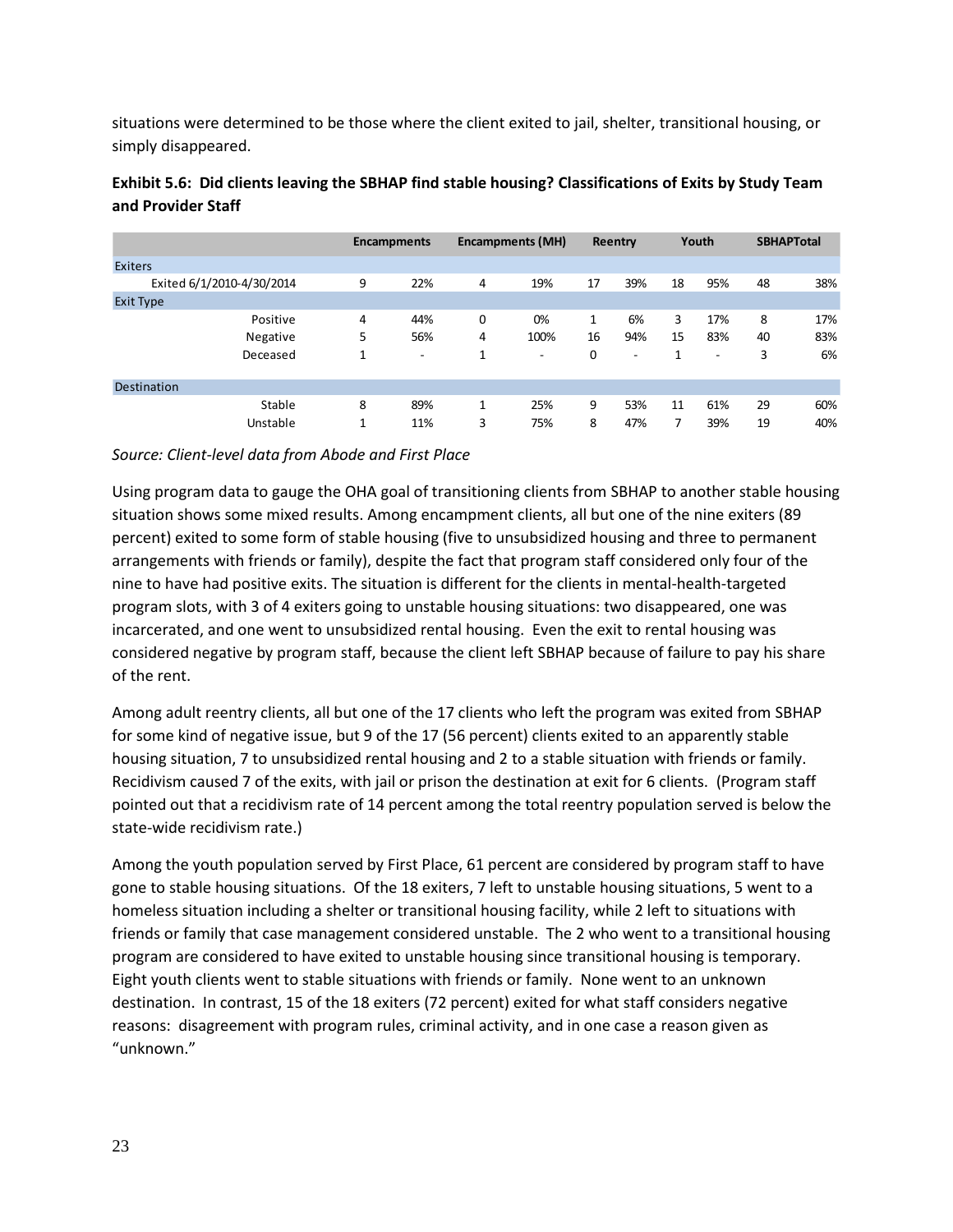Because providers do not track individual clients consistently after intake, there is no way to fully explore housing stability of these clients over a longer period than the destination right after program exit.

According to providers, clients currently receiving SBHAP subsidies have largely either been deemed ineligible for other housing subsidy programs or faced prohibitively long waiting lists. Across providers the general sentiment was that market rent in the Bay Area is out of reach for even stable successful clients. Providers offered anecdotal evidence of attempts to enter clients into senior housing or dedicated affordable units, but waitlists were often years long. The only instance in which a provider was able to transfer a client to permanent supportive housing involved a problematic exit in which a client was evicted and only became eligible for a Shelter Plus Care voucher after a stay in an emergency shelter. First Place is the only provider to successfully exit clients from the original SBHAP to other subsidized units, sending two clients to other subsidized housing and two to a different transitional housing program.

## **5.6 Will clients be able to maintain stable housing after leaving SBHAP?**

Using provider data to look at clients' income outcomes does not yield a clear picture of the potential for SBHAP clients to remain stably housed. All providers implementing SBHAP expressed doubt about whether their target populations would be able to afford self-paid housing in the Bay Area. Exhibit 5.3 presents client income amounts and sources at program entry and at exit for the 125 clients who enrolled during the first two years of the SBHAP. There are important differences related to changes in income for the four different subgroups, but there are also differences in the client characteristics that may help to explain these differences. For instance, most adult reentry clients are between 25 and 34, while most encampment clients are 45 or older and also have high rates of disability (Exhibit 4.1). These differences may affect the potential for changes to both earned and unearned income for each.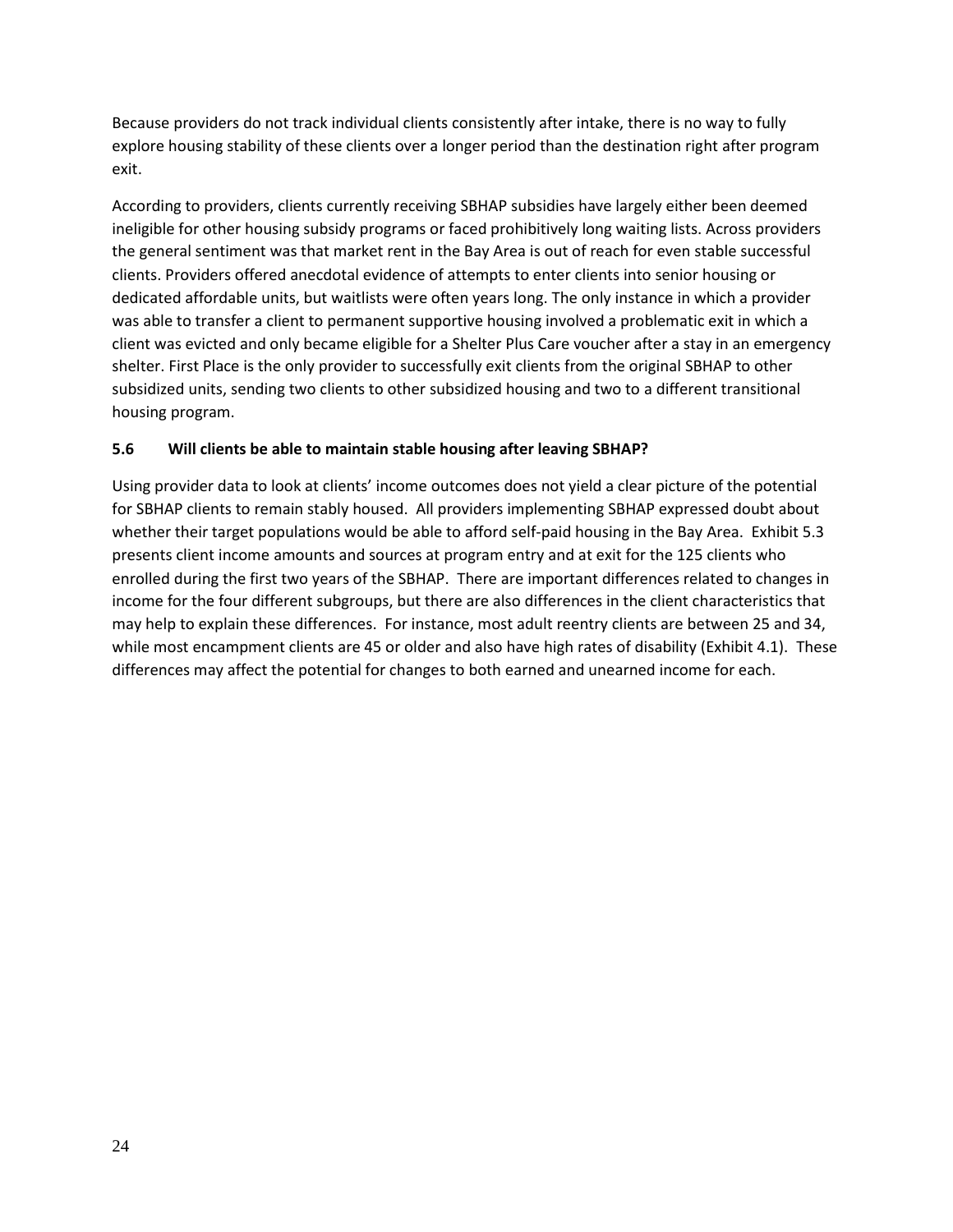|                                 |                | <b>Encampments</b> |                | <b>Encampments (MH)</b> |                | Reentry |                | Youth          |                | <b>SBHAP Total</b> |  |
|---------------------------------|----------------|--------------------|----------------|-------------------------|----------------|---------|----------------|----------------|----------------|--------------------|--|
|                                 |                |                    |                |                         |                |         |                |                |                |                    |  |
| Increased Income During Stay    |                |                    |                |                         |                |         |                |                |                |                    |  |
| None                            | 0              | 0%                 | 0              | 0%                      | 0              | 0%      | $\overline{2}$ | 11%            | $\overline{2}$ | 2%                 |  |
| Earned                          | 8              | 20%                | $\overline{2}$ | 10%                     | 37             | 84%     | 10             | 53%            | 57             | 46%                |  |
| Benefits*                       | 33             | 80%                | 19             | 90%                     | $\overline{7}$ | 16%     | 7              | 37%            | 66             | 53%                |  |
| Income at Entry                 |                |                    |                |                         |                |         |                |                |                |                    |  |
| None                            | $\overline{7}$ | 17%                | 0              | 0%                      | 12             | 27%     | 12             | 63%            | 31             | 25%                |  |
| Earned                          | 6              | 15%                | 2              | 10%                     | 26             | 59%     | 3              | 16%            | 37             | 30%                |  |
| Benefits                        | 28             | 68%                | 19             | 90%                     | 6              | 14%     | 4              | 21%            | 57             | 46%                |  |
| Income at Entry (Monthly)       |                |                    |                |                         |                |         |                |                |                |                    |  |
| Greater than \$1,000            | $\overline{2}$ | 5%                 | 0              | 0%                      | $\overline{2}$ | 5%      | 1              | 5%             | 5              | 4%                 |  |
| Less than \$1,000               | 30             | 73%                | 21             | 100%                    | 30             | 68%     | 6              | 32%            | 87             | 70%                |  |
| None                            | 9              | 22%                | 0              | 0%                      | 12             | 27%     | 12             | 63%            | 33             | 26%                |  |
| Increased Income from Zero      |                |                    |                |                         |                |         |                |                |                |                    |  |
| Earned                          | $\overline{3}$ | 7%                 | $\mathbf 0$    | 0%                      | 11             | 25%     |                |                | 14             | 11%                |  |
| <b>Benefits</b>                 | 6              | 15%                | 0              | 0%                      | $\mathbf{1}$   | 2%      |                |                | 7              | 6%                 |  |
| Increase Occurred Within 1 year |                |                    |                |                         |                |         |                |                |                |                    |  |
| Yes                             | 7              | 17%                | 0              | 0%                      | 8              | 18%     |                | $\overline{a}$ | 15             | 12%                |  |
| No                              | $\overline{2}$ | 5%                 | 0              | 0%                      | 4              | 9%      |                |                | 6              | 5%                 |  |
| <b>Income Among Exiters</b>     |                |                    |                |                         |                |         |                |                |                |                    |  |
| None                            | $\Omega$       | 0%                 | 0              | 0%                      | $\Omega$       | 0%      | $\overline{2}$ | 11%            | $\overline{2}$ | 4%                 |  |
| Earned                          | 2              | 22%                | 0              | 0%                      | 14             | 78%     | 7              | 37%            | 23             | 48%                |  |
| Benefits*                       | 7              | 78%                | 4              | 100%                    | 3              | 17%     | 10             | 53%            | 24             | 50%                |  |

#### **Exhibit 5.7: Did SBHAP clients increase their income?**

*\*Abode data include only cash benefits, First Place data include only non-cash benefits*

*Source: Client Level Data and Report Data from Abode and First Place*

More than two-thirds (68 percent) of the encampment population without diagnosed severe mental illness entered the program with some benefits income such as SSI, SSDI, or General Assistance, and 80 percent were able to either start receiving benefits income or increase the amount they received (see Exhibit 5.3, which shows that 6 clients who entered the program with no income started to receive benefits). Among the 9 clients who left the program, 7 left with benefits income and two with earnings. Eight clients gained or increased earnings during the program stay, but only two of the 9 exiters left with earnings.

The SBHAP seems to have succeeded in connecting the encampment population with severe mental illness to the benefits income for which they are eligible, with 90 percent (19 of 21) increasing benefits income during their program stay. Only two clients had earnings at entry, the same two increased their earnings, and none of the four exiters left with earnings.

For clients being served in permanent supportive housing, benefits income can be valuable sources of support and can defray some program costs for providers, but they would likely not cover the cost of market rate housing units.

In contrast, more than half (59 percent) of the adult reentry population entered the SBHAP with earnings from employment, 25 percent entered with zero income and gained earnings during the program stay, and more than three quarters of the 17 exiters (78 percent) left with some earned income. However, program staff emphasized that the intermittent, mostly low wage jobs held by reentry clients would likely not consistently foster housing stability.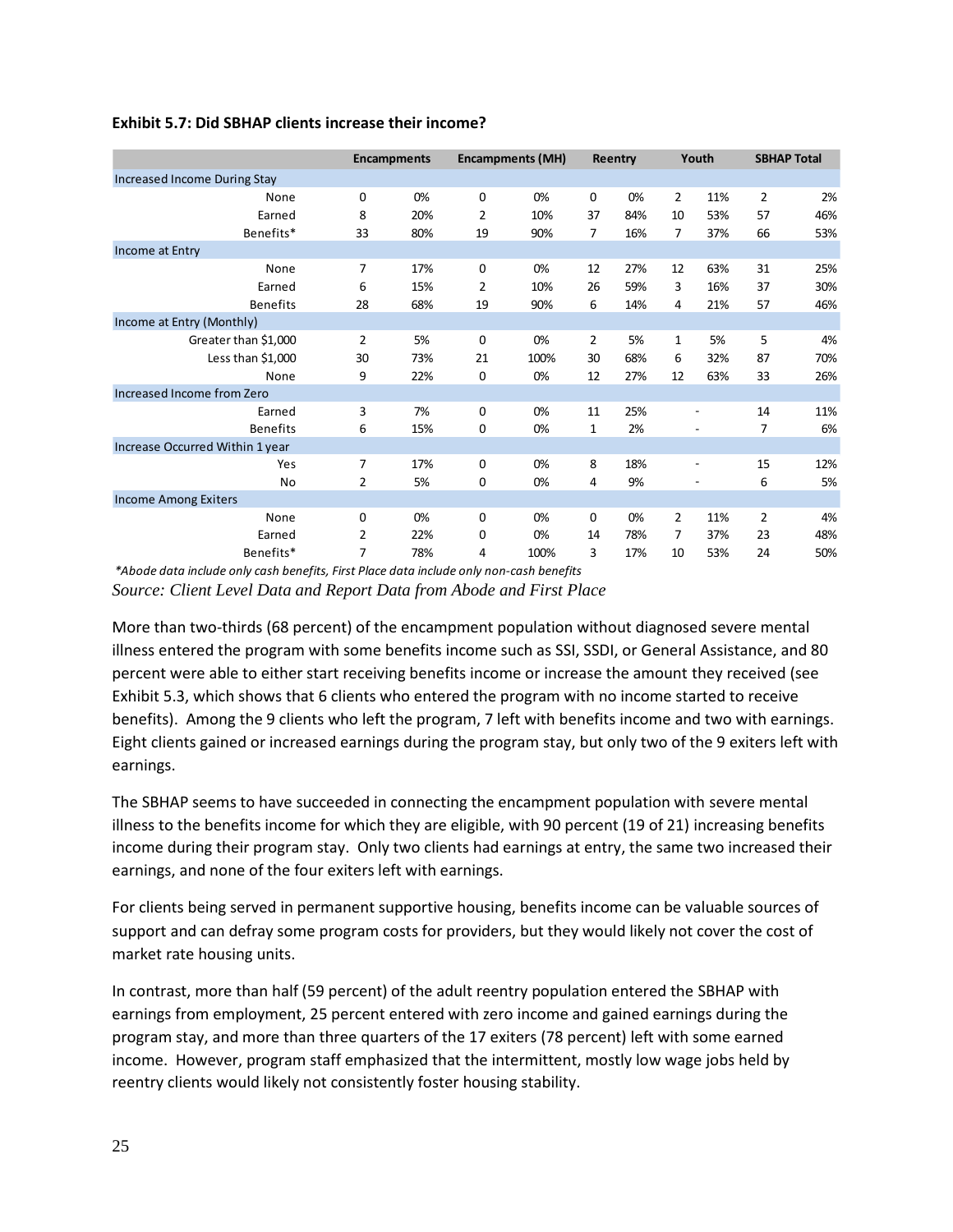Almost two-thirds of youth served by First Place (63 percent) reported no source of income at program entry. Many were able to increase their income during the SBHAP stay. A few youth entered the program with some earnings, and by program exit 8 of the 18 youth served by the program (all of whom had exited by Year 4) had some earnings, and 4 had some non-cash benefits. Because First Place tracked income differently than Abode, the study team was only able to note changes in income from earnings and from non-cash benefits like MediCal or SNAP. Only seven of the exiting youth clients had reported income from earnings.

# **6. SBHAP Costs**

This section examines the costs of the SBHAP. Program costs are reported in several ways:

- **Full SBHAP partnership costs.** This is the total cost for all partners of the SBHAP, including costs for housing and for the case management services that are an essential part of the SBHAP, with two exceptions: these costs do not include the outreach services funded by the City of Oakland through Operation Dignity, nor do they include any state funding for First Place for Youth case managers or related services. Total costs do include some expenditures beyond case management staff that are dedicated to SBHAP clients and included in program budgets: clinical supervision, administration, and program operations costs. Operations costs include a range of program costs such as transportation for case management, building space, and some direct client assistance. In some cases, the cases the funding comes from external sources such as Alameda County's support for the mental health services case manager at LifeLong for the mental-health-focused SBHAP slots. These external sources are combined to reflect a full measure of outside support. They do not include services provided by other organizations to which case managers refer clients and that are not included in the program budgets of SBHAP providers.
- **Total housing costs supported by OHA funding.** The subset of "Full SBHAP costs" associated with the housing component of the SBHAP. The housing costs include direct housing assistance and the housing specialists supported by OHA funds at Abode and First Place, as well as some provider administrative costs.
- **Total direct housing assistance costs.** The subset of housing costs that represent direct housing assistance to SBHAP participants. Direct housing assistance costs include monthly rental assistance (the equivalent of Housing Choice Voucher housing assistance payments, or HAP) and payments made by the SBHAP for security deposits, utilities turn-ons, and repairs need to help housing units pass an HQS inspection.
- **Total Rent subsidy costs.** This is HAP costs only.

The sources of information used for this analysis of SBHAP costs are:

- Monthly funding draws from OHA, which were used to estimate the rent subsidies
- Annual program budgets from Abode, First Place for Youth, and the City of Oakland, which were used to estimate other costs.
- For comparison purposes, information on HAP payments for selected Housing Choice Voucher users from OHA's Leased Housing Department.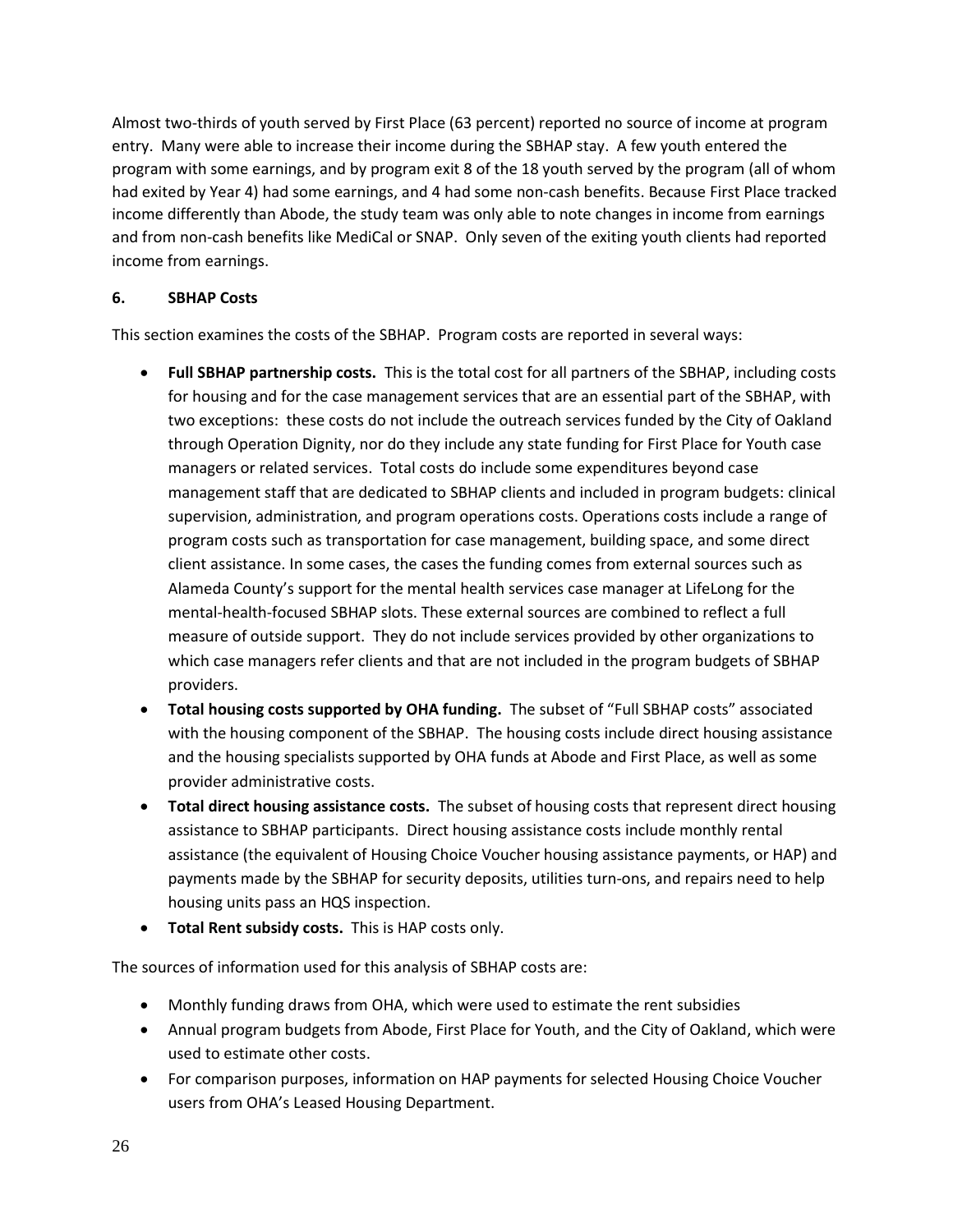Exhibit 6.1 shows costs both as total monthly costs for all clients served and as a cost per client per month, shown separately for Abode Services and First Place for Youth and then, in the last two columns, for all of the first 125 participants in the program. As shown in the exhibit, Total OHA Funding is a subset of Full Partnership Funding; All Housing Assistance is a subset of Total OHA Funding; and Rent Subsidy is a subset of All Housing Assistance (since some of the housing assistance went to other housing expenses such as security deposits.) The average cost per client per month is based on total costs divided by the cumulative length of stay in housing for clients to capture the total number of months during which services were delivered. The full partnership cost of providing housing and services to the first 125 clients in the SBHAP was an average of \$1,282 per client per month. OHA funding provided 73 percent of that total cost, or \$942 per client per month. Since OHA provided some funding for services, housing assistance costs are somewhat lower, \$819 per month. Rental assistance costs comprised the highest proportion of total costs of the full partnership, 56 percent.

|                                                                                                                                                                                | <b>Abode Services</b>                                                                                 |      |         |                                                                                                       |           | <b>First Place for Youth</b> |                                                   |     | <b>All SBHAP</b>                                 |      |         |      |  |
|--------------------------------------------------------------------------------------------------------------------------------------------------------------------------------|-------------------------------------------------------------------------------------------------------|------|---------|-------------------------------------------------------------------------------------------------------|-----------|------------------------------|---------------------------------------------------|-----|--------------------------------------------------|------|---------|------|--|
|                                                                                                                                                                                | <b>Average Monthly</b><br><b>Program Spending:</b><br><b>Cost Per Client</b><br>June 2010 - June 2012 |      |         | <b>Program Spending:</b><br><b>Average Monthly</b><br>June 2010 - June 2012<br><b>Cost Per Client</b> |           |                              | <b>Program Spending:</b><br>June 2010 - June 2012 |     | <b>Average Monthly</b><br><b>Cost Per Client</b> |      |         |      |  |
|                                                                                                                                                                                |                                                                                                       | 100% |         | 100%                                                                                                  | \$136.529 | 100%                         | \$970                                             |     | 100% \$1.773.692                                 | 100% |         | 100% |  |
| Full Partnership* \$1,637,163                                                                                                                                                  |                                                                                                       |      | \$1,317 |                                                                                                       |           |                              |                                                   |     |                                                  |      | \$1,282 |      |  |
| Total OHA Funding \$1,173,605                                                                                                                                                  |                                                                                                       | 72%  | \$944   | 72%                                                                                                   | \$136.529 | 100%                         | \$970                                             |     | 100% \$1,303,170                                 | 73%  | \$942   | 73%  |  |
| All Housing Assistance** \$1,019,855                                                                                                                                           |                                                                                                       | 62%  | \$821   | 62%                                                                                                   | \$112.890 | 83%                          | \$802                                             | 83% | \$1,132,744                                      | 64%  | \$819   | 64%  |  |
| Rent Subsidy \$902,785                                                                                                                                                         |                                                                                                       | 55%  | \$726   | 55%                                                                                                   | \$87.652  | 64%                          | \$623                                             | 64% | \$990.437                                        | 56%  | \$716   | 56%  |  |
| * Includes all leveraged funding from the City, State, County, and partner organizations<br>$**$ included rent, denotic, renaire, administration, and housing specialist staff |                                                                                                       |      |         |                                                                                                       |           |                              |                                                   |     |                                                  |      |         |      |  |

#### **Exhibit 6.1 How much did it cost all funders to provide housing and services to SBHAP clients?**

*\*\*Includes rent, deposits, repairs, administration, and housing specialist staff*

*Source: Abode, First Place, and City of Oakland Monthly and Annual Budget Documents*

Exhibit 6.2 shows average monthly HAP costs for selected participants in OHA's Housing Choice Voucher (HCV) program who are roughly similar to SBHAP clients and served during the same period of time as the costs examined for the SBHAP. Costs are shown both for single-persons households with disabilities and single-person households without disabilities, because of the different sources of income people with and without disabilities are likely to have. Overall, the average monthly SBHAP rent subsidy per client of \$716 per month is very similar to the voucher HAP payments per household. Monthly costs for First Place for Youth clients are somewhat lower than costs for Abode clients. This reflects the fact that a few First Place clients share housing and, although their income is very low, having roommates sometimes allows for their share of the rent to be lower. At \$726 per client per month, Abode rent subsidies also are somewhat lower than rent subsidies for voucher users. SBHAP may be renting somewhat lower cost housing units than the HCV program. They are not likely to have higher incomes.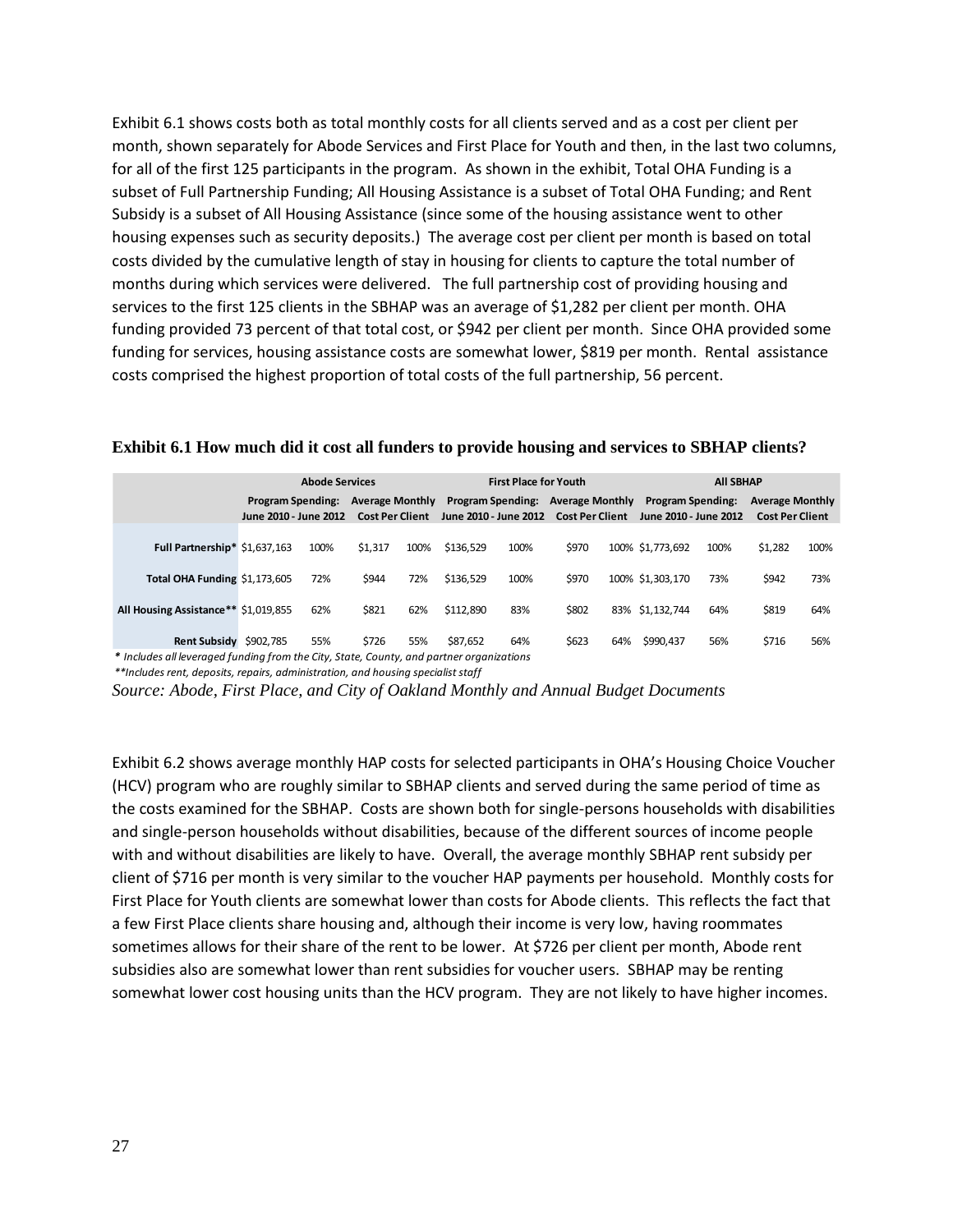**Exhibit 6.2: How much does it cost to serve similar OHA residents? Monthly Cost of OHA's Housing Choice Voucher (HCV) Program**

|                                                    | <b>Recipients -</b>               | <b>Recipients -</b> |
|----------------------------------------------------|-----------------------------------|---------------------|
|                                                    | Fiscal Year 2011 Fiscal Year 2012 |                     |
| Single, Non-Elderly,<br><b>Nondisabled Persons</b> | \$760                             | \$917               |
| Single, Non-Elderly,                               |                                   |                     |
| <b>Disabled Persons</b>                            | \$846                             | S694                |

*Source: OHA Office of Leased Housing Data*

# **7. Implications of the SBHAP Evaluation Findings**

The following section outlines the major implications of Abt Associates' evaluation of the SBHAP. First we discuss the role the SBHAP plays in the larger community effort to end homelessness. Second we discuss the way SBHAP is funded and overseen, and how that impacts the services that are delivered to clients. Finally, we lay out our recommendations to strengthen the SBHAP.

## **7.1 SBHAP Role in the Community Effort to End Homelessness**

The study team talked with key stakeholders to assess the role that SBHAP plays in the overall strategy for ending homelessness in Alameda County and concluded that SBHAP is a relatively small but important supplement to other city, county, and Continuum of Care-based programs in the East Bay. The housing subsidy is service-enriched and targeted to vulnerable groups that might not access other EveryOne Home resources, with the exception of crisis services such as emergency shelter.

The encampment populations are notoriously hard to serve, and the program appears to be successful in ending their homelessness. Reaching directly into encampments, SBHAP serves a subset of homeless people who, in many cases, have been homeless for long periods and often have had unsuccessful experiences with mainstream services in the past. By serving as an immediate point of contact for reentry adult and youth populations, the program serves as an important resource at a time when these clients would otherwise be at high risk of slipping into homelessness.

It is clear that SBHAP offers an important subset of resources within the larger regional effort to end homelessness. . The combination of resources allows the providers to directly support a housing stability that is not explicitly time limited. However, if the client has more persistent barriers to stable housing or no longer needs intensive services, there are few if any resources to connect them to. Program staff for encampment and reentry clients, in particular, insisted that, without some form of longer-term housing subsidy, many exiting clients were still at high risk of becoming homeless.

#### *Continuing Housing Subsidies for SBHAP Graduates*

Ending homelessness in Alameda County implies preventing people who have been homeless for long periods of time from becoming homeless again. Stakeholders expressed concerns that encampment populations are at particularly high risk of repeated episodes of homelessness.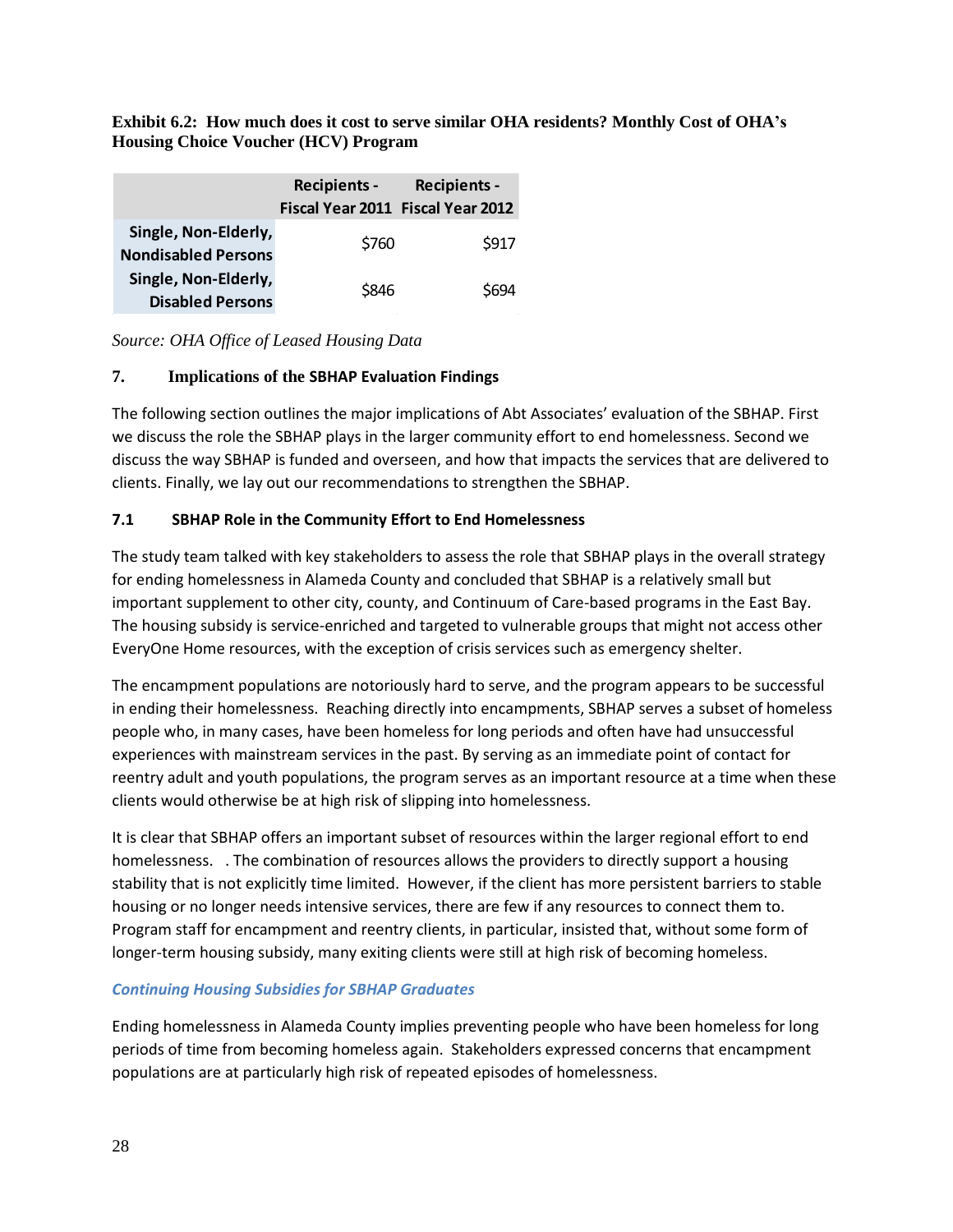One potential fit for clients who have achieved some housing stability, but might still have persistent barriers to housing would be CoC Program-funded permanent supportive housing programs. However, these programs still require a case management funding commitment, are only available for people with disabilities, and providers have indicated that a housed SBHAP client may not be eligible to transfer into these projects because he does not qualify as homeless based on his living in his own apartment.

Another possibility would be a set-aside of a small number of vouchers (in HUD program terminology, a "limited" preference) from OHA's Housing Choice voucher program for graduates of SBHA. Once stabilized in housing and with case manager documentation of progress towards goals, a client could be considered by OHA to have "mitigating circumstances" that make him eligible for mainstream housing assistance despite a recent criminal history or a negative history as a renter. Case management by the SBHAP providers could continue, at a lower level of frequency than during the SBHAP period, but could still available if and when tenancy issues arose.

However, OHA staff has expressed some concerns about the fairness of set-asides for populations with special needs when other households have spent a long time on waiting lists for assisted housing. Like other large housing authorities, OHA faces a difficult trade-off between devoting resources to special needs populations that need housing immediately and serving its long waiting lists for assisted housing.

# **7.2 SBHAP Structure and Funding Model**

In addition to the program model, the study team examined whether the current structure of SBHAP administration and funding seems appropriate. Under the current funding arrangement, OHA contracts with the City of Oakland, which then marries OHA funds with other sources and subcontracts with the direct service partners of the SBHAP. Thus, the City's role can be understood in several ways: as a services funder, as the primary monitoring entity, and as potential resource clearinghouse for services funded by Alameda County and the State of California that would be targeted to SBHAP clients.

Whether the SBHAP is viewed by providers as permanent supportive housing or as a temporary subsidy using a housing first approach, the City is an important potential partner. Because the housing assistance is temporary under the OHA mission, the case management and services either funded by or coordinated through the City are important for helping clients maintain housing stability and gain income as they either move to other housing or have their level of housing subsidy change. If elements of the program are operated as de facto permanent supportive housing, then the City could play an even more important role in supporting and monitoring providers that are targeting the most vulnerable clients.

The evaluation team considered whether OHA should pursue the option of contracting directly with Abode and First Place for Youth rather than contracting with the City. Direct contracts or memoranda of understanding with providers are fairly common among housing authorities attempting to serve people experiencing homelessness. Direct contracts or MOUs with providers raise no additional issues about applying HUD program rules that do not already apply to OHA funds that flow through the City.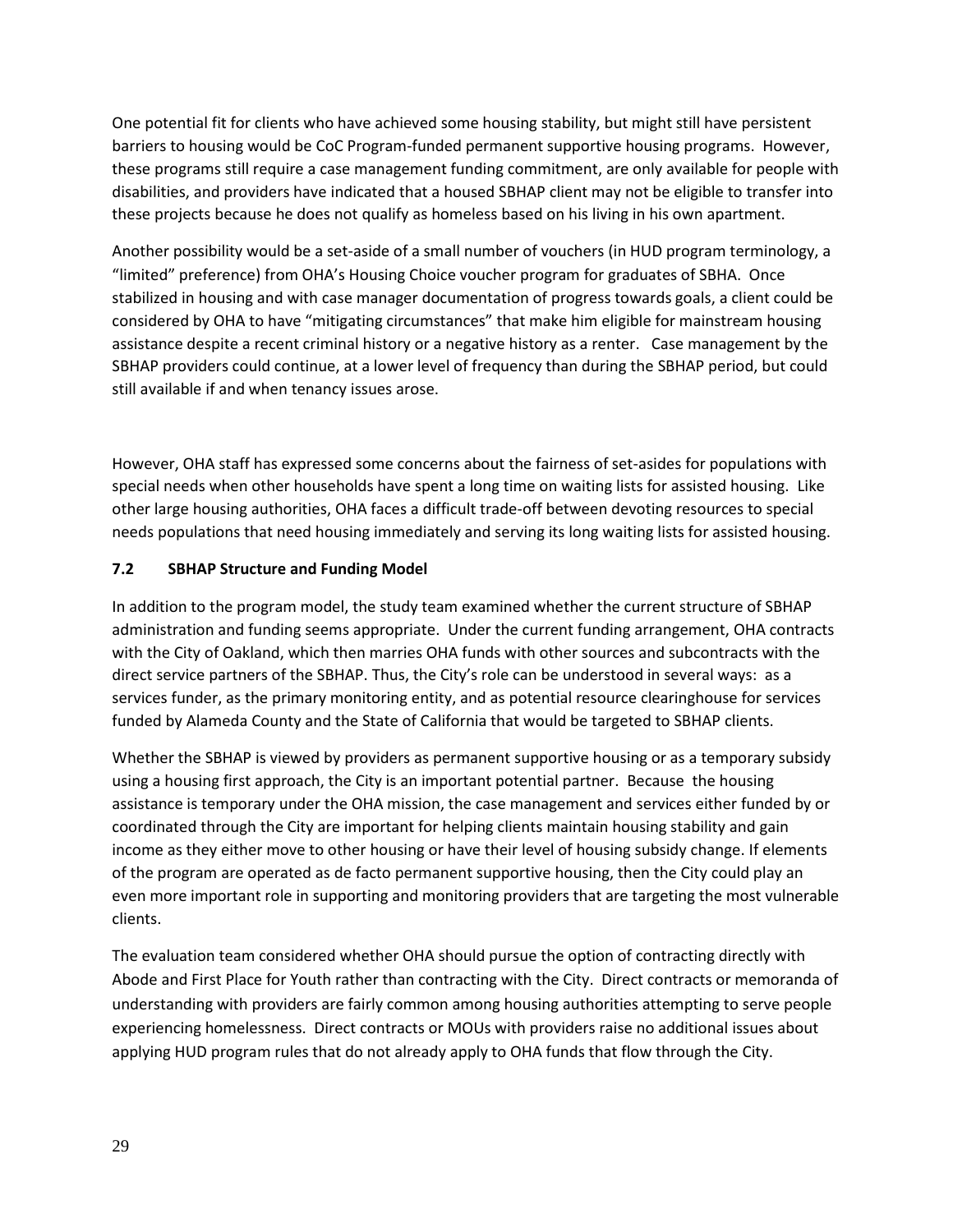There are advantages and disadvantages to the City continuing to be the primary way through which OHA funding

| яс<br>L |
|---------|
|---------|

| Assessment of the City as the conduit for SBHAP Funding                                                                                                                                                                                                                                                                                                                                                                                                                        |                                          |                                                                                                                                                                                                                                                                                                                                                                                                                                                                             |  |  |  |  |  |  |
|--------------------------------------------------------------------------------------------------------------------------------------------------------------------------------------------------------------------------------------------------------------------------------------------------------------------------------------------------------------------------------------------------------------------------------------------------------------------------------|------------------------------------------|-----------------------------------------------------------------------------------------------------------------------------------------------------------------------------------------------------------------------------------------------------------------------------------------------------------------------------------------------------------------------------------------------------------------------------------------------------------------------------|--|--|--|--|--|--|
| <b>Pros</b>                                                                                                                                                                                                                                                                                                                                                                                                                                                                    |                                          | Cons                                                                                                                                                                                                                                                                                                                                                                                                                                                                        |  |  |  |  |  |  |
| The primary strength of the current structure is<br>that the City and County contribute 27% of the<br>total cost of all services provided to SBHAP clients.<br>City administration and oversight could facilitate<br>access to other City funding sources, namely the<br>Oakland Workforce Investment Board and<br>CalWorks services.<br>City coordinated partners meetings could provide<br>valuable opportunities to address policy constraints<br>or funding opportunities. | $\bullet$<br>$\bullet$<br>$\bullet$<br>٠ | City and County funding of case management<br>positions is not guaranteed.<br>Providers indicate that the City has frequently not<br>fully communicated programmatic issues to OHA.<br>Reliance on the City to conduct monitoring and<br>oversee implementation has likely lead to a<br>misapplication of the original SBHAP mission.<br>Providers indicate that the partners meeting as it is<br>currently structured does not sufficiently focus on<br>policy or funding. |  |  |  |  |  |  |

**Assessment of the City as the conduit for SBHAP Funding**

If OHA determines that the current funding structure should remain intact the City's current role could be expanded, in partnership with the County, to better support the SBHAP. For example:

- The City and County could expand their individual resource commitments to support an Assertive Community Treatment (ACT) team model for encampment clients. ACT teams generally function with 10 to 15 clients per team member and utilize with a range of different specializations including dedicated mental health or employment case managers, whereas LifeLong currently has two general case managers for 40 encampment clients and one for 20 encampment clients with severe mental illness. An ACT approach could involve reducing LifeLong's caseloads or could involve contracting with a different existing provider to serve a sub-set of high needs clients. An advantage of building the ACT approach into the service model for the encampment population is that it could make it possible for SBHAP to reach clients currently screened out of the program because they cannot or will not engage with the case management process.
- The City and County could take steps to strengthen the referral process or ensure priority access to workforce development resources for reentry and youth clients. OHA could require providers and the City to explicitly include memoranda of understanding with employment services providers, or require other sub-grantees focused on workforce development in the contract's scope of work. This would be particularly important for reentry clients, for whom roommates or return-to-family are less likely than for youth and who would need to gain the income needed for self-paid housing if the housing subsidy is temporary.
- The City could make more use of the monthly partners' meeting to go beyond "case conferencing" for individual clients to deal even more than at present with systemic issues such as gaining access to resources needed by the SBHAP target populations. Two critical issues of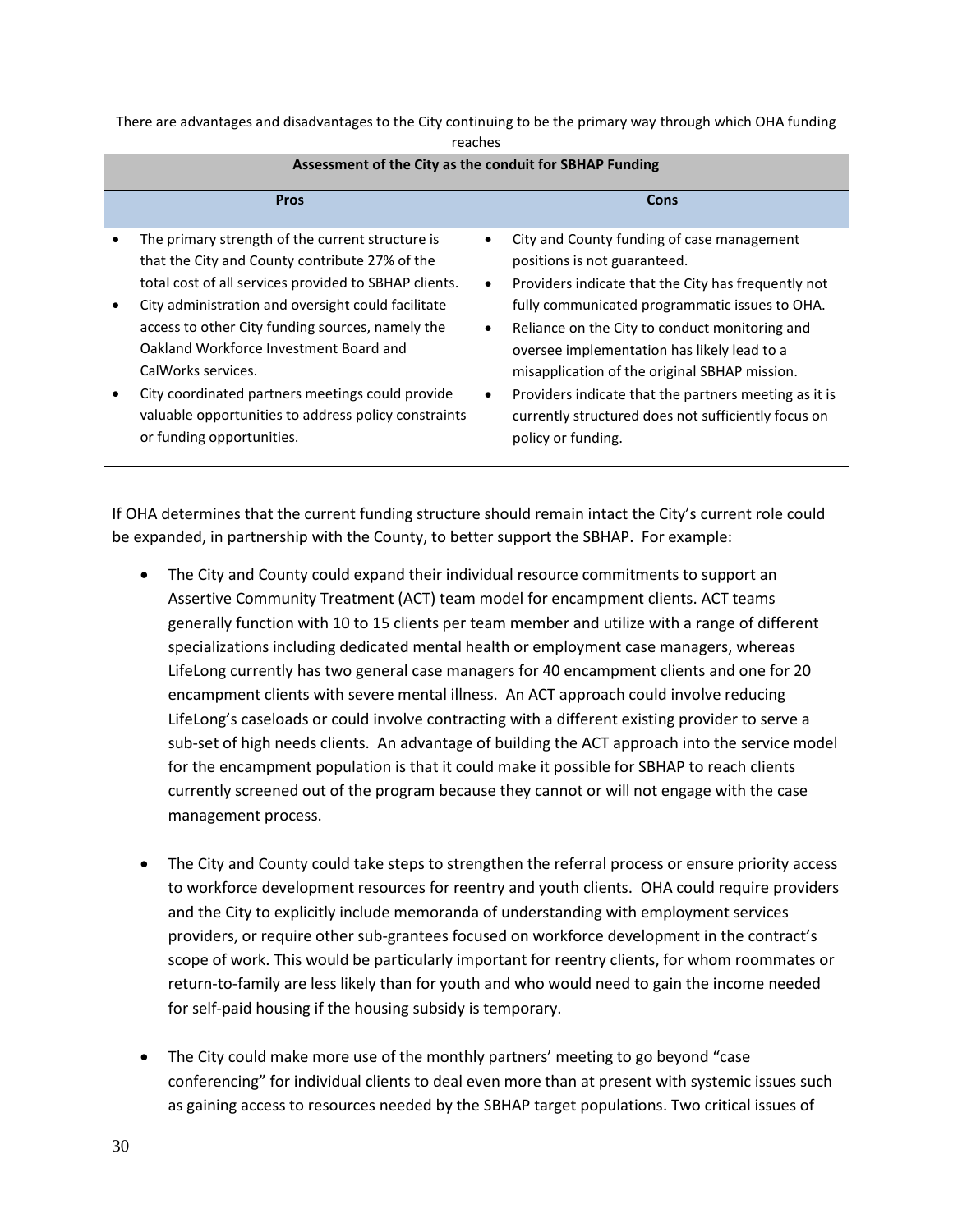access should take precedence; ensuring priority access to affordable housing programs that have waiting lists for clients that may be ready to step down services, and ensuring that programs designed to provide permanent supportive housing do not consider SBHAP clients ineligible based on their present living situation.

# **7.3 Recommendations**

The context in which OHA contracted with Abt Associates to evaluate the SBHAP is that the SBHAP contract between OHA and the City of Oakland has recently been renewed. OHA would like to make some decisions about the direction of the SBHAP pilot, including terms of a possible new contract. Therefore, the evaluation team believes it appropriate to conclude this report with some fairly specific recommendations, understanding that the Abt team may have a limited view with respect to the full picture of information pertinent to OHA's impending contracting decision.

**Recommendation 1:** The assessment of the evaluation team is that, overall, the SBHAP is wellimplemented by competent providers with extensive experience serving the target client populations. While the full potential of the City to provide access to resources needed by SBHAP clients may not have been reached, the City's role as funder is sufficiently important that the rental subsidy funds should continue to flow through the City as long as the City is able to commit general fund resources and secure County funding. If the program continues to operate through the City the contract should reflect some increased and altered expectations, particularly with regard to funding commitments, as reflected in the rest of these recommendations. The SBHAP could also operate through direct contractual relationships with providers without any significant negative impact on the overall efficacy of the program provided that sufficient funding is maintained. Any direct contracts or MOUs with providers should contain the following principle elements:

- A clear scope of work that articulates the goals for clients served by the specific provider. This should be tailored to each provider based on both the expectations for the client population and the
- A matching funds provision that lays out the expectation that receipt of OHA funds is contingent on securing resources from other external sources. This can be structured such that external funding sources will pay for the services and staff currently supported by City funding, or as a supplement to City resources if that funding stream remains in place.
- Detailed monitoring expectations that lay out what information providers must track, and for how long they are required to track it.
- Specific reporting requirements that match both the providers' role in the program and the populations being served.

**Recommendation 2:** The SBHAP's logic model should be clarified. The evaluation team's recommendation is that a logic model should be defined for each SBHAP target population separately, with an appropriate program design and resources specifically identified and made available for each client group. The performance metrics and other communications about program goals and expectations should reflect the following program approaches for the four client groups that were targeted in the first two years of the SBHAP and that are the focus of this evaluation: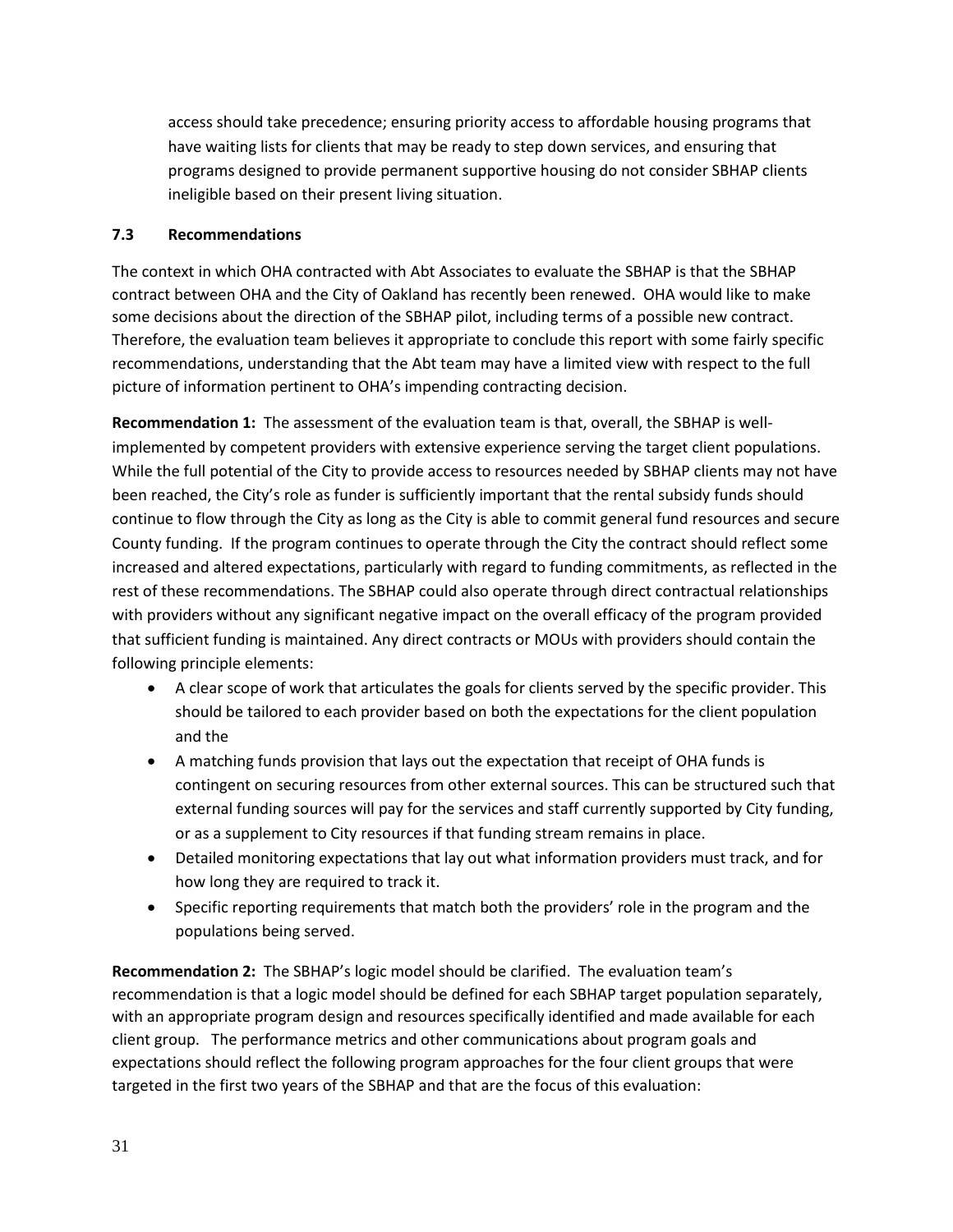- For the encampment clients, both those with and those without serious mental illness, SBHAP should be contractually defined as permanent supportive housing. OHA should consider setting aside (in HCV terminology, create a "limited preference" for) a small number of HCV units to serve as "graduation" housing for encampment clients who have been stabilized in SBHAP-supported housing and can show mitigating circumstances for any past behavior that would make them ineligible for Oakland's HCV program. Many large housing authorities, including those with long or closed wait lists provide modest set-asides of HCV units as part of community efforts to end homelessness.<sup>6</sup> A contract or memorandum of understanding—which could be a direct relationship with Abode, rather than going through the City—should make it clear that case management will continue to be available to support these clients at levels they need following SBHAP graduation. The SBHAP slots freed up by these graduating clients could then be used for other people still living in encampments.
- For the adult reentry and youth populations, SBHAP should be contractually defined as a temporary housing subsidy from which clients move to self-paid housing or to shared housing with family, friends, or roommates. For these populations, as well, OHA should consider mitigating circumstances when applying the screening criteria of the HCV and public housing programs, but there would be no set-aside of vouchers.
- A provision of the contract between OHA and the City should require the City to connect the adult reentry population with workforce development resources, either through direct funding or through best efforts to gain priority access for SBHAP adult reentry clients.

**Recommendation 3:** The performance metrics applied to each population should reflect differing expectations about 1) the duration of SBHAP subsidy; 2) access to benefits income; 3) potential for employment and earnings growth; and 4) other goals appropriate to the population (e.g., criminal recidivism for the adult and youth reentry groups). For all population groups OHA should explicitly define whether remaining in a SBHAP unit qualifies as stable housing.

Exhibit 7.1 is a replication of the current performance report for SBHA, applied to the initial cohort of 125 SBHAP clients.

The high rates of retaining SBHAP housing for the encampment populations show that the program is functioning successfully as permanent supportive housing for these clients. This is not necessarily inconsistent with the fact that SBHAP is a pilot program since permanent in this case only implies that there is no pre-set exit date. However, exiting clients are very unlikely to have employment income, given their age and disabilities, and that should be reflected in performance metric targets. Conversely, the expectation that SBHAP connect encampment clients to benefits income should be high.

Current reentry clients also fared well in meeting the targets for remaining in SBHAP housing. However, if the program is defined as providing temporary housing stabilization for these clients going forward,

l

<sup>6</sup> Lauren Dunton, Meghan Henry, Eliza Kean, and Jill Khadduri, *Study of PHA Efforts to Serve People Experiencing Homelessness.* Abt Associates, 2014. http://www.huduser.org/portal/publications/homeless/pha\_homelessness.html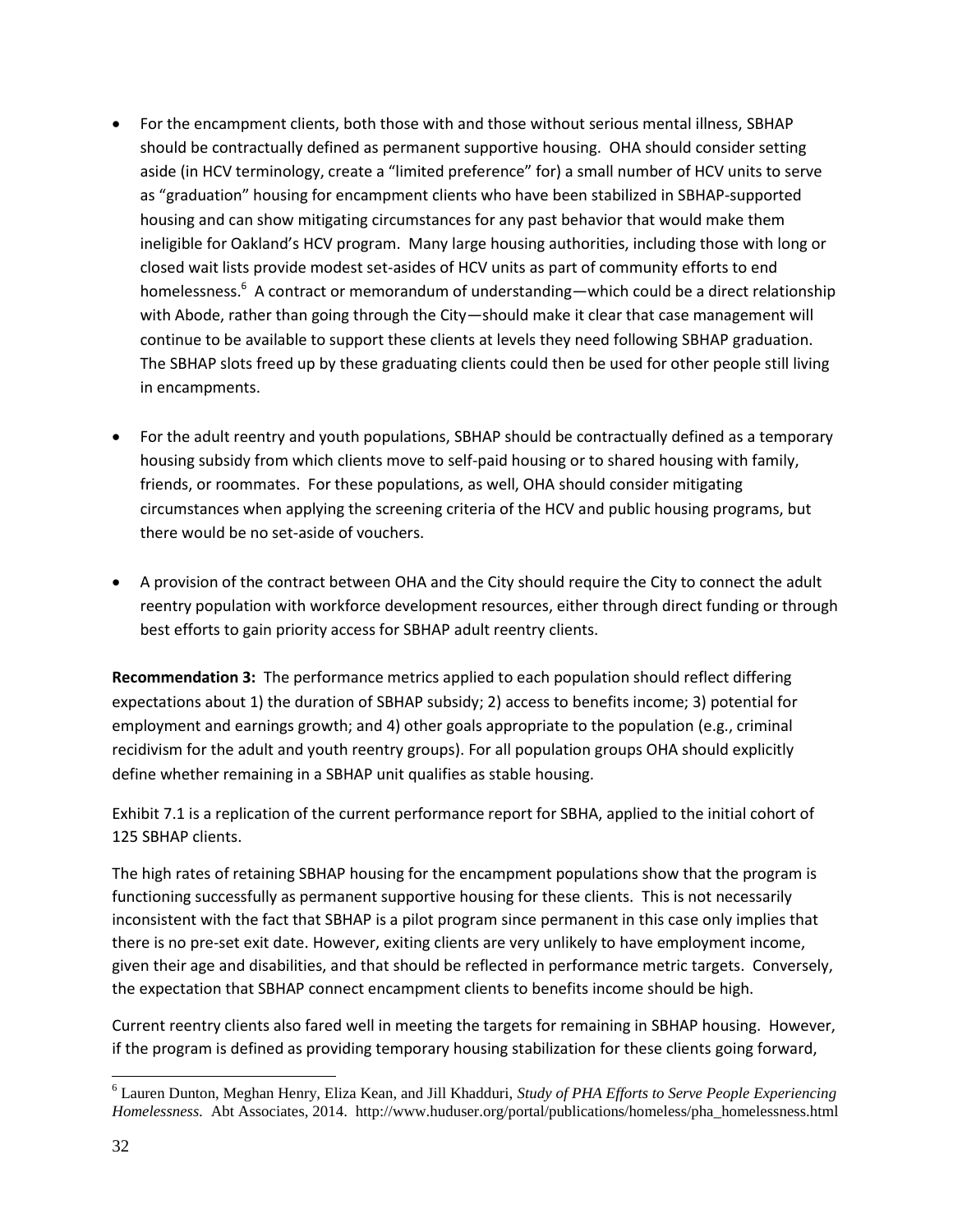the targets should be reduced and should focus only on a one or two-year period. Similarly, the goals for income should be redesigned to reflect an expectation that clients leave the program with enough income to make some substantial contribution to rent and supportive services should be redesigned to enable that to happen. The expectation should not be that reentry clients gain enough income to afford housing in the East Bay area at no more than 30 percent of income, but that these men have enough income to make them attractive as roommates or family members contributing to housing expenses.

|    |                                                                               |                                                                                                                                                                            |             | <b>Mental Health</b> |      |                               |
|----|-------------------------------------------------------------------------------|----------------------------------------------------------------------------------------------------------------------------------------------------------------------------|-------------|----------------------|------|-------------------------------|
|    | Line Outcomes Reached                                                         |                                                                                                                                                                            | Encampments | (BHCS)               |      | Re-entry Adult Re-entry Youth |
|    | 14 A. At least 80% of all people obtain permanent housing                     | Number in case management year to date                                                                                                                                     | 41          | 21                   | 44   | 19                            |
| 15 |                                                                               | Number placed into permanent housing year to date                                                                                                                          | 41          | 21                   | 44   | 19                            |
| 16 |                                                                               | Percent placed into permanent housing year to date                                                                                                                         | 100%        | 100%                 | 100% | 100%                          |
|    | 17 B. 95% maintain permanent housing for at least 6 months                    | Total households who entered program more than 6<br>mnths prior to last date of reporting period who are either<br>currently in program or exited during reporting period  | 41          | 21                   | 44   | 19                            |
| 18 |                                                                               | Number who remained in housing for at least 6 months                                                                                                                       | 41          | 21                   | 40   | 15                            |
| 19 |                                                                               | Percent remaining in PH more than 6 months                                                                                                                                 | 100%        | 100%                 | 91%  | 79%                           |
|    | 20 C. 85% maintain permanent housing for at least 12 months                   | Total households who entered program more than 12<br>mnths prior to last date of reporting period who are either<br>currently in program or exited during reporting period | 41          | 21                   | 44   | 19                            |
| 21 |                                                                               | Number who remained in housing for at least 12 months                                                                                                                      | 39          | 18                   | 37   |                               |
| 22 |                                                                               | Percent remaining in PH more than 12 months                                                                                                                                | 95%         | 86%                  | 84%  | 32%                           |
|    | 23 D. 65% maintain permanent housing for at least 3 years                     | Total households who entered program more than 3 yrs<br>prior to last date of reporting period who are either<br>currently in program or exited during reporting period    | 25          |                      | 10   |                               |
| 24 |                                                                               | Number who remained in housing for at least 3 years                                                                                                                        | 20          |                      |      |                               |
| 25 |                                                                               | Percent remaining in PH more than 3 years                                                                                                                                  | 80%         | 0%                   | 70%  | 0%                            |
|    | E. 20% of all adults exiting have employment as a source of<br>26 income      | Total number of client exits this period                                                                                                                                   | 9           |                      | 18   | 19                            |
| 27 |                                                                               | Number of clients exiting w/employment income:                                                                                                                             |             |                      | 11   | 8                             |
| 28 |                                                                               | Percent exiting with employment income:                                                                                                                                    | 11%         | 0%                   | 61%  | 42%                           |
|    | F. 30% of adults who entered with no income will have an income<br>29 at exit | Number of client exits who entered with no income                                                                                                                          |             |                      | 12   | 9                             |
| 30 |                                                                               | Number of those who now have income                                                                                                                                        | Λ           |                      | 12   | 7                             |
| 31 |                                                                               | Percent of exits with no income that increased income                                                                                                                      | 0%          | 0%                   | 100% | 78%                           |

**Exhibit 7.1 Were the current performance goals met? Initial SBHAP Cohort of 125 Clients**

*Source: Client- level and HMIS Summary Report data from Abode and First Place*

For both adult and youth reentry populations, a performance metric related to reduced criminal recidivism should be added. The levels of recidivism experienced by the first cohort of clients could be used to set targets reflecting expected improvement over time.

**Recommendation 4:** For all client groups, performance metrics should include the stability of the housing situation: 1) immediately following program exit and 2) over some longer period of time such as two years. The program data already collected by the SBHAP providers would make it possible to define, and set targets for, the stability of the housing situation to which the clients exit. Tracking over a longer period of time implies post-exit follow-up that can be costly and probably is not built into current program budgets, but should be if the intent is to monitor housing stability after a client leaves SBHAP